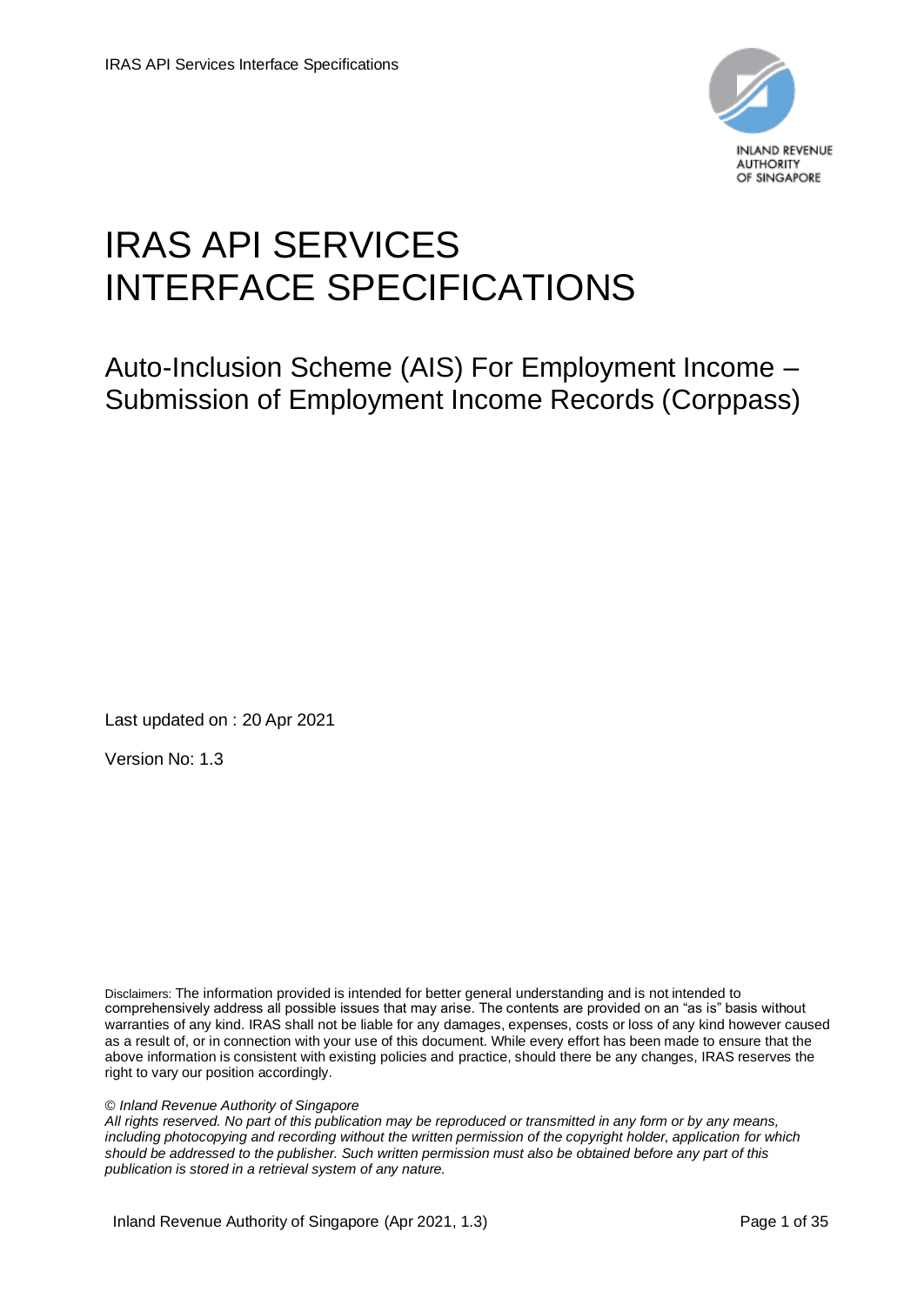### **Version Control**

#### **Version History**

| <b>Revision Date</b> | Version<br><b>Number</b> | <b>Change Log Summary</b>                                                                                                      |
|----------------------|--------------------------|--------------------------------------------------------------------------------------------------------------------------------|
| 04 Dec 2019          | 1.0                      | <b>Baseline</b>                                                                                                                |
| 01 July 2020         | 1.1                      | Added Network Security and Message Security sections                                                                           |
|                      |                          | Updated error message under Section 3.7.8                                                                                      |
| 03 Nov 2020          | 1.2                      | Removed Extra spaces in the Sample Json<br>Added Common Interface Information Section<br>Added Common Response Payload Section |
|                      |                          | Updated Request and Response Payload Sections<br>Added Table Headers to tables                                                 |
| 20 Apr 2021          | 1.3                      | Updated Specifications to align with Singpass/Corppass brand refresh                                                           |
|                      |                          |                                                                                                                                |
|                      |                          |                                                                                                                                |
|                      |                          |                                                                                                                                |
|                      |                          |                                                                                                                                |
|                      |                          |                                                                                                                                |
|                      |                          |                                                                                                                                |
|                      |                          |                                                                                                                                |

*© Inland Revenue Authority of Singapore*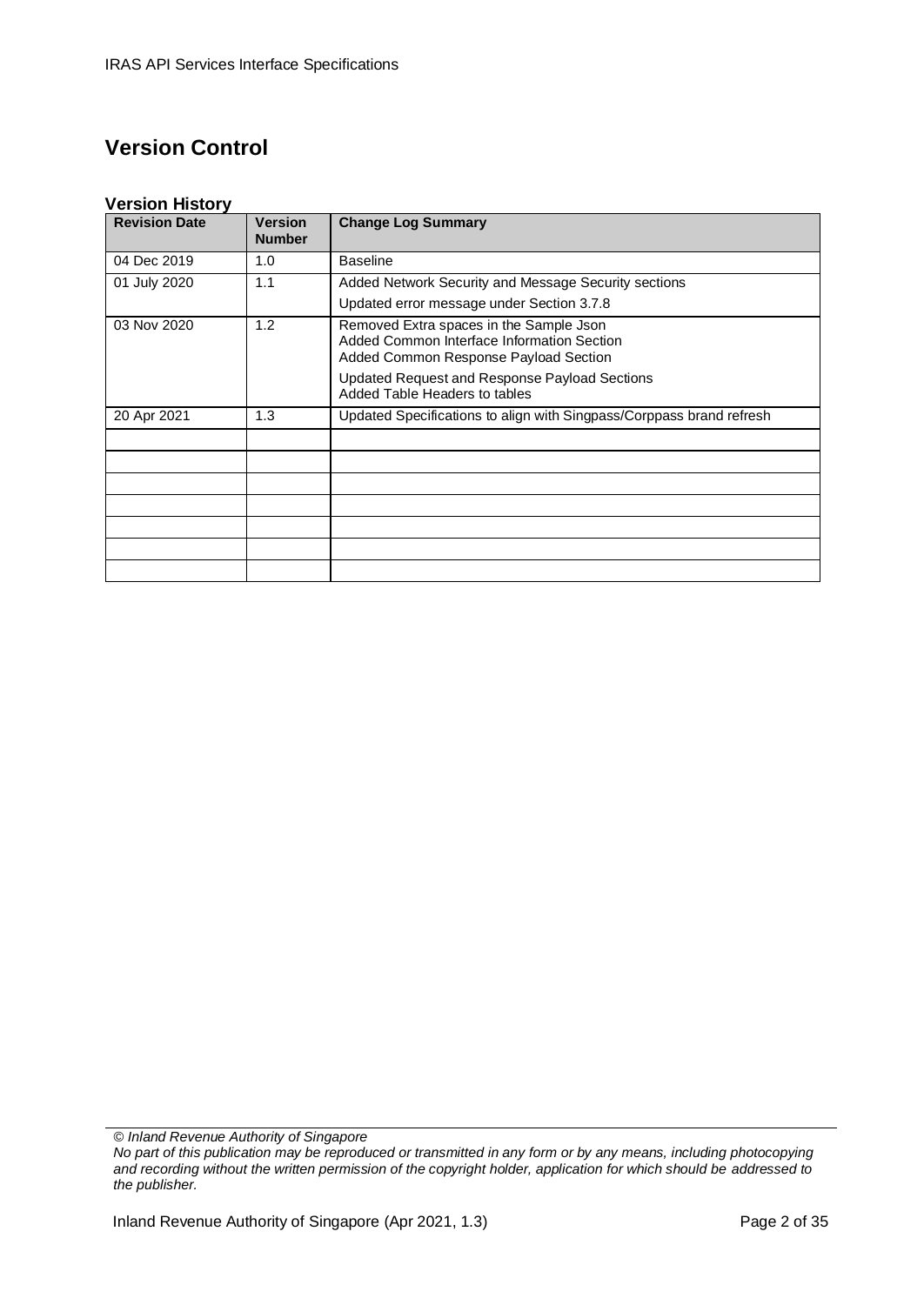# **Table of Contents**

| 1.               |       |                                                                    |  |
|------------------|-------|--------------------------------------------------------------------|--|
| 2.               |       |                                                                    |  |
| 3.               |       |                                                                    |  |
|                  | 3.1   |                                                                    |  |
|                  | 3.2   |                                                                    |  |
|                  | 3.3   |                                                                    |  |
|                  | 3.4   |                                                                    |  |
|                  | 3.5   |                                                                    |  |
|                  | 3.6   |                                                                    |  |
|                  | 3.7   |                                                                    |  |
| $\overline{4}$ . |       | Submission of Employment Income Records (Corppass) API Service  13 |  |
|                  | 4.1   |                                                                    |  |
|                  | 4.2   |                                                                    |  |
|                  | 4.3   |                                                                    |  |
|                  | 4.3.1 |                                                                    |  |
|                  | 4.3.2 |                                                                    |  |
|                  | 4.3.3 |                                                                    |  |
|                  | 4.3.4 |                                                                    |  |
|                  | 4.3.5 |                                                                    |  |
|                  | 4.3.6 |                                                                    |  |
|                  | 4.3.7 |                                                                    |  |
|                  | 4.3.8 |                                                                    |  |
|                  | 4.3.9 |                                                                    |  |
| 5.               |       |                                                                    |  |
| 6.               |       |                                                                    |  |

*© Inland Revenue Authority of Singapore*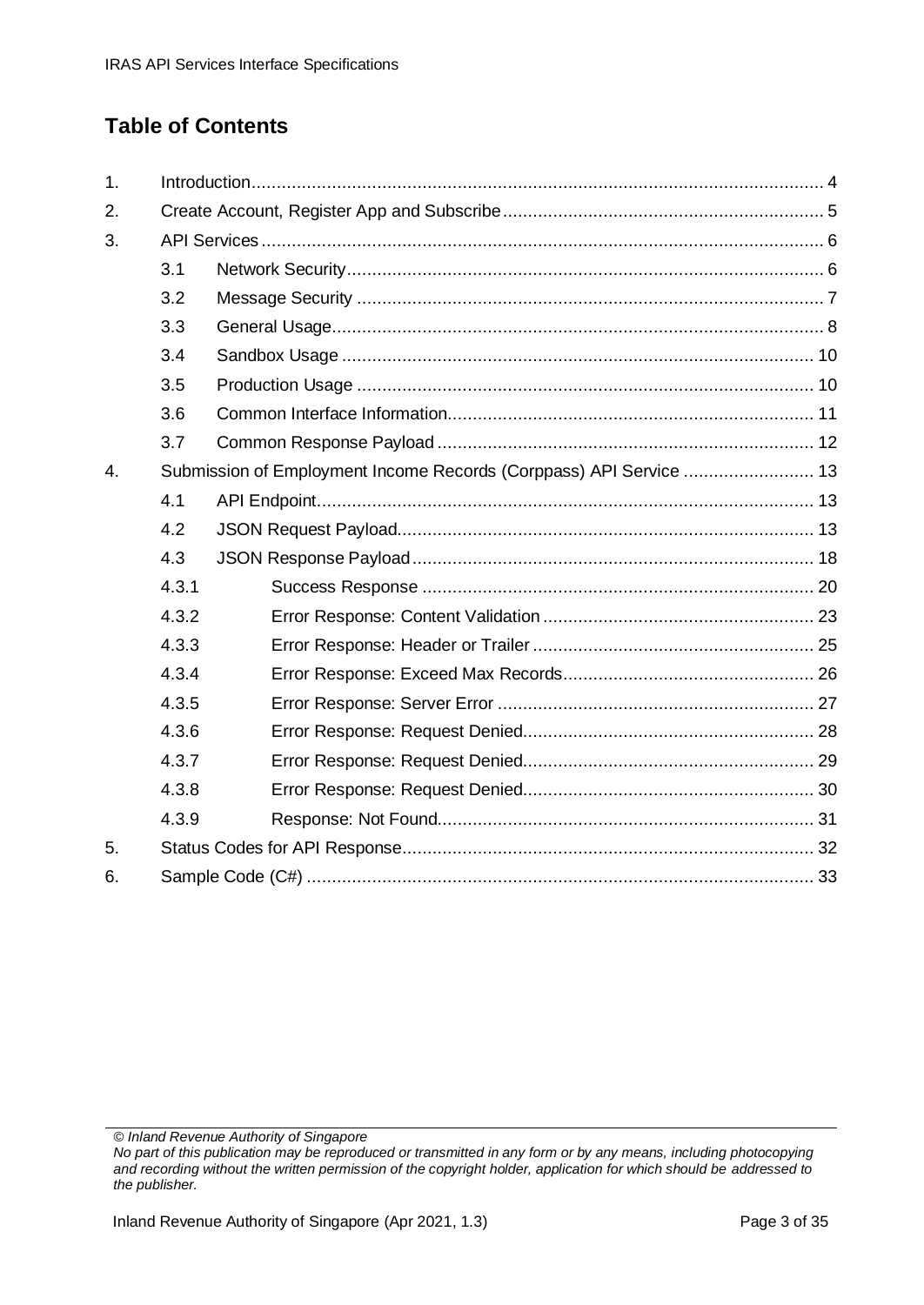#### <span id="page-3-0"></span>**1. Introduction**

The Inland Revenue Authority of Singapore (IRAS) provides application programming interface (API) services to allow application developers to submit and retrieve tax related matters using HTTP requests. Most of the APIs will be in the form of a RESTful web service which reduces client/server coupling and thus enabling easier integration between IRAS' service with external developers.

There will be a variety of services available in due time. While some services require a simple GET, others may be secured and require credentials that can be passed via HTTP header parameters, as follows:

| X-IBM-Client-Id            | String containing the client ID of the application invoking IRAS API.<br>This value will be provided to the application vendor by IRAS.<br>E.g. a1234b5c-1234-abcd-efgh-a1234b5cdef               |
|----------------------------|---------------------------------------------------------------------------------------------------------------------------------------------------------------------------------------------------|
| <b>X-IBM-Client-Secret</b> | String containing the client secret of the application invoking IRAS<br>API. This value will be provided to the application vendor by IRAS.<br>E.g. a12345bC67e8fG9a12345bC67e8fG9a12345bC67e8fG9 |

This document serves as a guide for developers to consume IRAS API services.

*© Inland Revenue Authority of Singapore*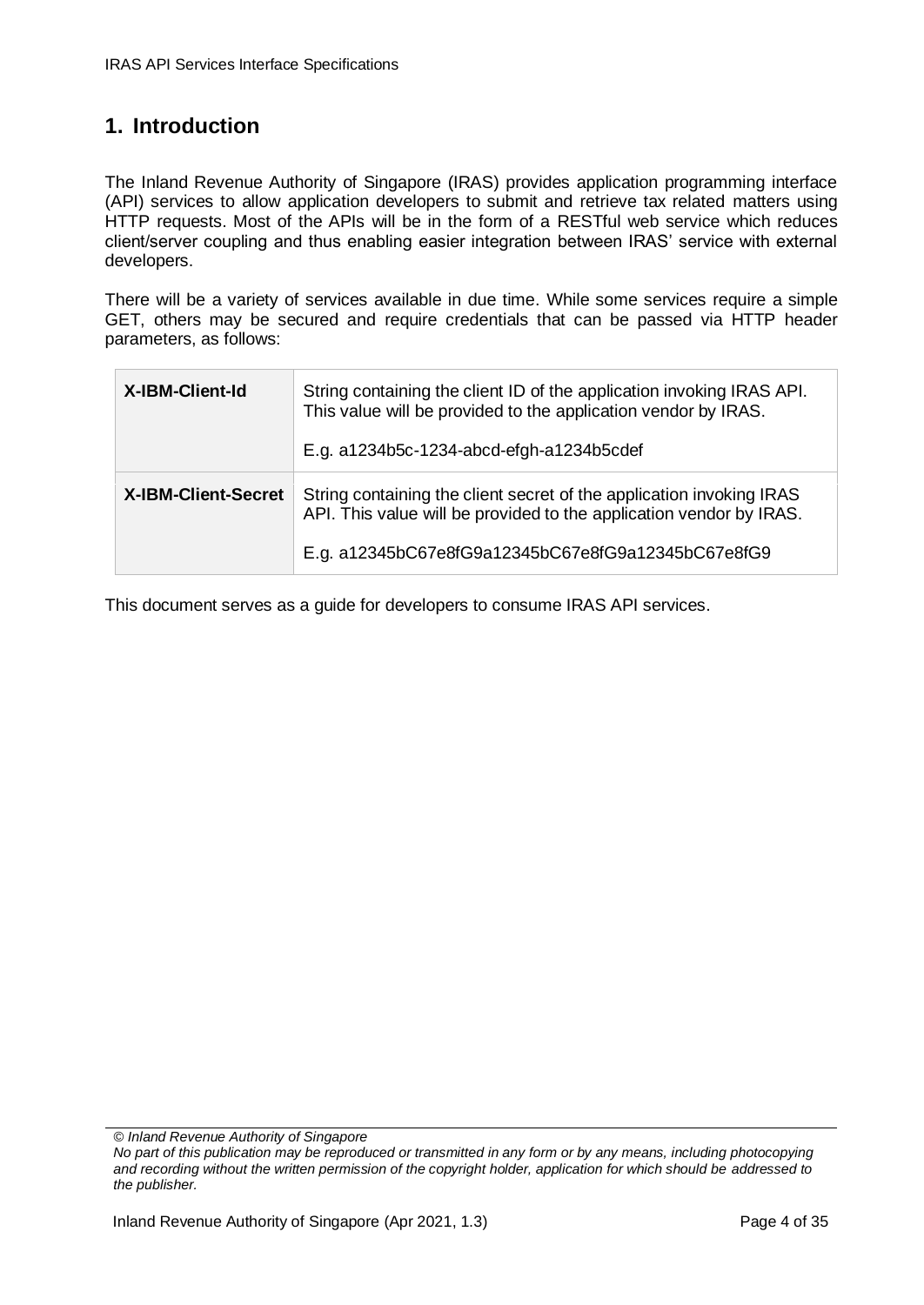#### <span id="page-4-0"></span>**2. Create Account, Register App and Subscribe**

Developers are required to test APIs in the Sandbox environment first, before using them in Production. Create a developer account at<https://apisandbox.iras.gov.sg/> to subscribe to IRAS APIs for Sandbox Testing, and a developer account at<https://apiservices.iras.gov.sg/> to subscribe to IRAS APIs for Production.

Note: In order for IRAS to identify your API subscriptions, please follow the steps below to create an account:

#### **Step 1: Create Account**

- Create an account at the IRAS API Marketplace with your personal particulars. A computergenerated email will be sent to you for account activation.
- After account activation and login, click on your Username at the top-right corner of the page > My Organization > Edit organization.

Note: Organization name should reflect your actual company / organisation name (followed by the ROC or UEN where applicable), e.g. ABC Pte Ltd\_201712345X.

*\* Take note of the underscore after the company / organisation name.*

#### **Step 2: Register App**

- Click on Apps on the Menu Bar > Register New Application
- Ensure that the App Title is recognisable by software users, as they will be asked to give consent for the App to call this API.
- A callback url is required to support Corppass Authentication with this API. Please register your callback url here - [https://go.gov.sg/apicallback.](https://go.gov.sg/apicallback)

#### **Step 3: Subscribe**

- Click on API Products > Select the Submission of Employment Income Records (Corppass) API Product > Click Subscribe
- Select your registered App > Click Subscribe

Refer to<https://go.gov.sg/iras-apiuserguide> for more details on the steps above.

*<sup>©</sup> Inland Revenue Authority of Singapore* 

*No part of this publication may be reproduced or transmitted in any form or by any means, including photocopying and recording without the written permission of the copyright holder, application for which should be addressed to the publisher.*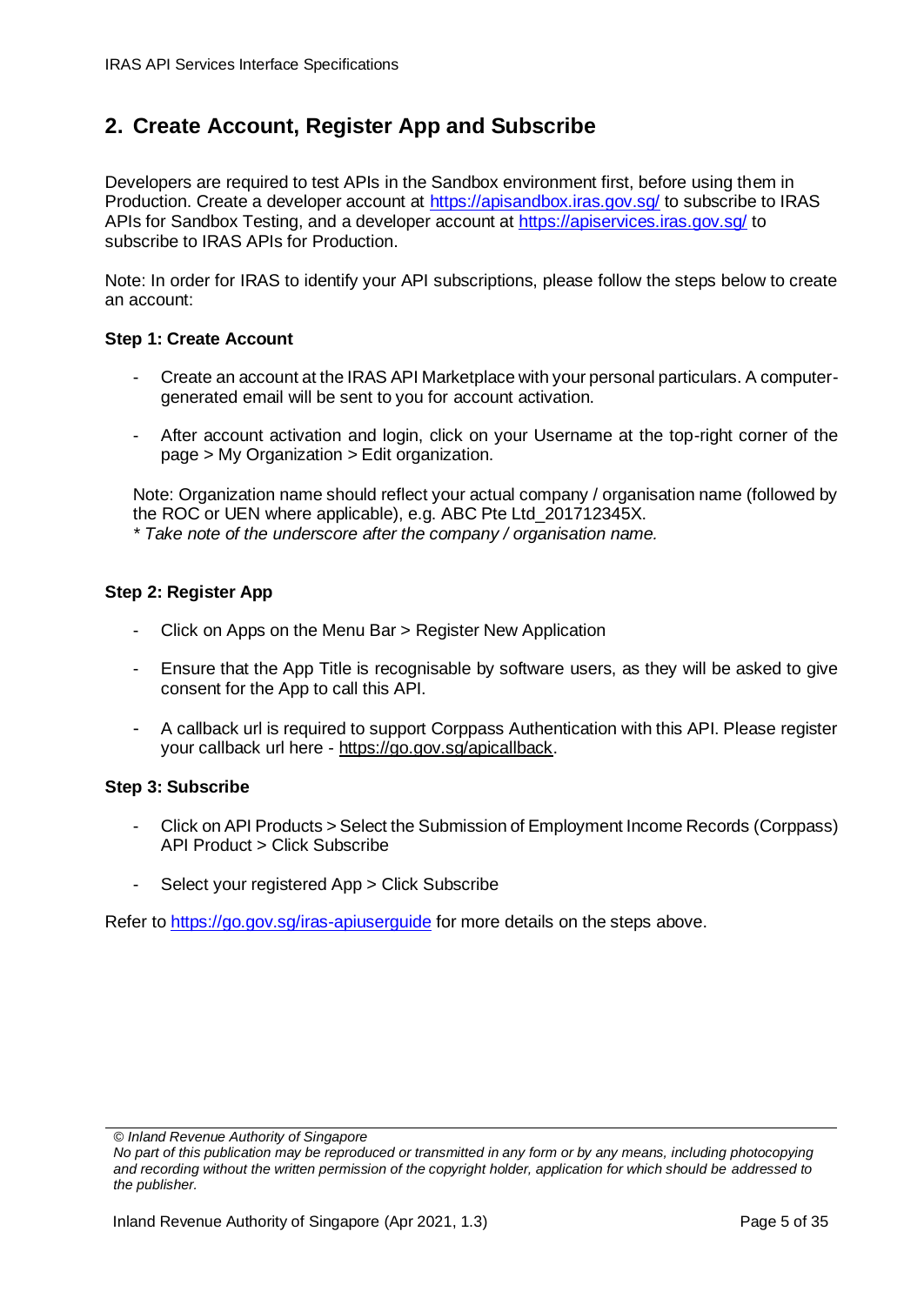### <span id="page-5-0"></span>**3. API Services**

| <b>Name of API</b><br><b>Service</b>                        | <b>Description</b>                                                                                                                                                                                                                                                                             | <b>Endpoint</b>                                                                                                                                                                                                                                                                                                                                                                                                                                                                           |
|-------------------------------------------------------------|------------------------------------------------------------------------------------------------------------------------------------------------------------------------------------------------------------------------------------------------------------------------------------------------|-------------------------------------------------------------------------------------------------------------------------------------------------------------------------------------------------------------------------------------------------------------------------------------------------------------------------------------------------------------------------------------------------------------------------------------------------------------------------------------------|
| Submission of<br>Employment<br>Income Records<br>(Corppass) | This Corppass<br>authenticated API allows<br>payroll software<br>developers to<br>incorporate within their<br>payroll software the<br>feature for employers to<br>validate and submit<br>employment income<br>information (IR8A, IR8S,<br>Appendix 8A and<br>Appendix 8B) to IRAS<br>directly. | For Sandbox Testing:<br>https://apisandbox.iras.gov.sg/iras/sb/<br>EmpIncomeRecords/Submit<br>For Actual Submission (Production):<br>https://apiservices.iras.gov.sg/iras/prod/<br>EmpIncomeRecords/Submit<br>This service is available only when the AIS<br>submission portal is open. AIS Employers can<br>refer to IRAS' website for the submission period:<br>https://www.iras.gov.sg/irashome/Businesses/E<br>mployers/Auto-Inclusion-Scheme--AIS--for-<br>Employment-Income/#title6 |
|                                                             |                                                                                                                                                                                                                                                                                                |                                                                                                                                                                                                                                                                                                                                                                                                                                                                                           |

The following sections describe the request and response for the API service.

To consume this API service, you must be subscribed to Corppass Authentication API. Refer to IRAS Corppass Authentication API Services Interface Specification for more information.

#### <span id="page-5-1"></span>**3.1 Network Security**

The API endpoint has to be triggered from a Server-to-Server connection. Transport Layer Security (TLS) will be used to secure end-to-end communications between the server invoking the API and IRAS API Gateway.

Your server must be able to:

- 1. Support the following protocols: HTTP/2, TLS 1.2/1.3, and
- 2. Trigger HTTP/GET and HTTP/POST requests.

*<sup>©</sup> Inland Revenue Authority of Singapore* 

*No part of this publication may be reproduced or transmitted in any form or by any means, including photocopying and recording without the written permission of the copyright holder, application for which should be addressed to the publisher.*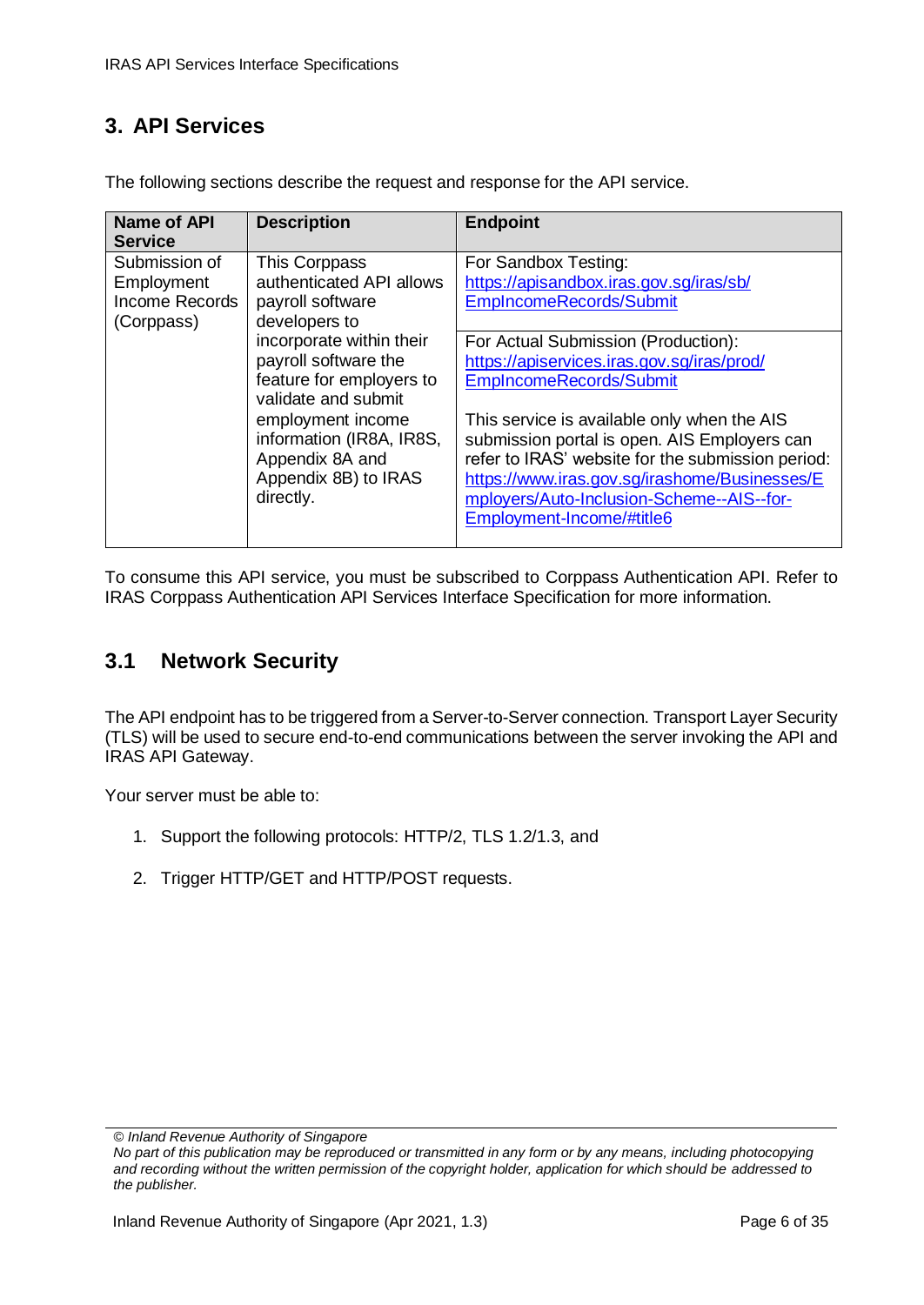# <span id="page-6-0"></span>**3.2 Message Security**

The following parameters must be populated in the HTTP header:

| <b>X-IBM-Client-Id</b>     | String containing the client ID of the application invoking IRAS API.<br>This value will be provided to the application vendor by IRAS.                                         |
|----------------------------|---------------------------------------------------------------------------------------------------------------------------------------------------------------------------------|
| <b>X-IBM-Client-Secret</b> | String containing the client secret of the application invoking IRAS API.<br>This value will be provided to the application vendor by IRAS.                                     |
| access token               | Corppass Access Token.                                                                                                                                                          |
|                            | Can be blank if validateOnly parameter is set to 'true'. Refer to 4.3.                                                                                                          |
|                            | Refer to IRAS Corppass Authentication API Services Interface<br>Specification on obtaining the access token. The required access<br>scope for this API is <i>EmpIncomeSub</i> . |
| <b>Content-Type</b>        | application/json                                                                                                                                                                |

#### Sample HTTP Header in a HTTP Post Request

POST /iras/prod/EmpIncomeRecords/Submit HTTP/1.1 Host: https://apiservices.iras.gov.sg X-IBM-Client-Id: 40e7be2f-0b4f-4985-bcc9-cdfd38c5b5c8 X-IBM-Client-Secret: vD0kR8iT3kR1hB8dP1qS3hC4lJ1aA1fV4pQ0uW0hI3uI5bW4rU access token: eyAidHlwIjogIkpXVCIsICJhbGciOiAiUlMyNTYiIH0……. Content-Type: application/json Accept: application/json

*© Inland Revenue Authority of Singapore*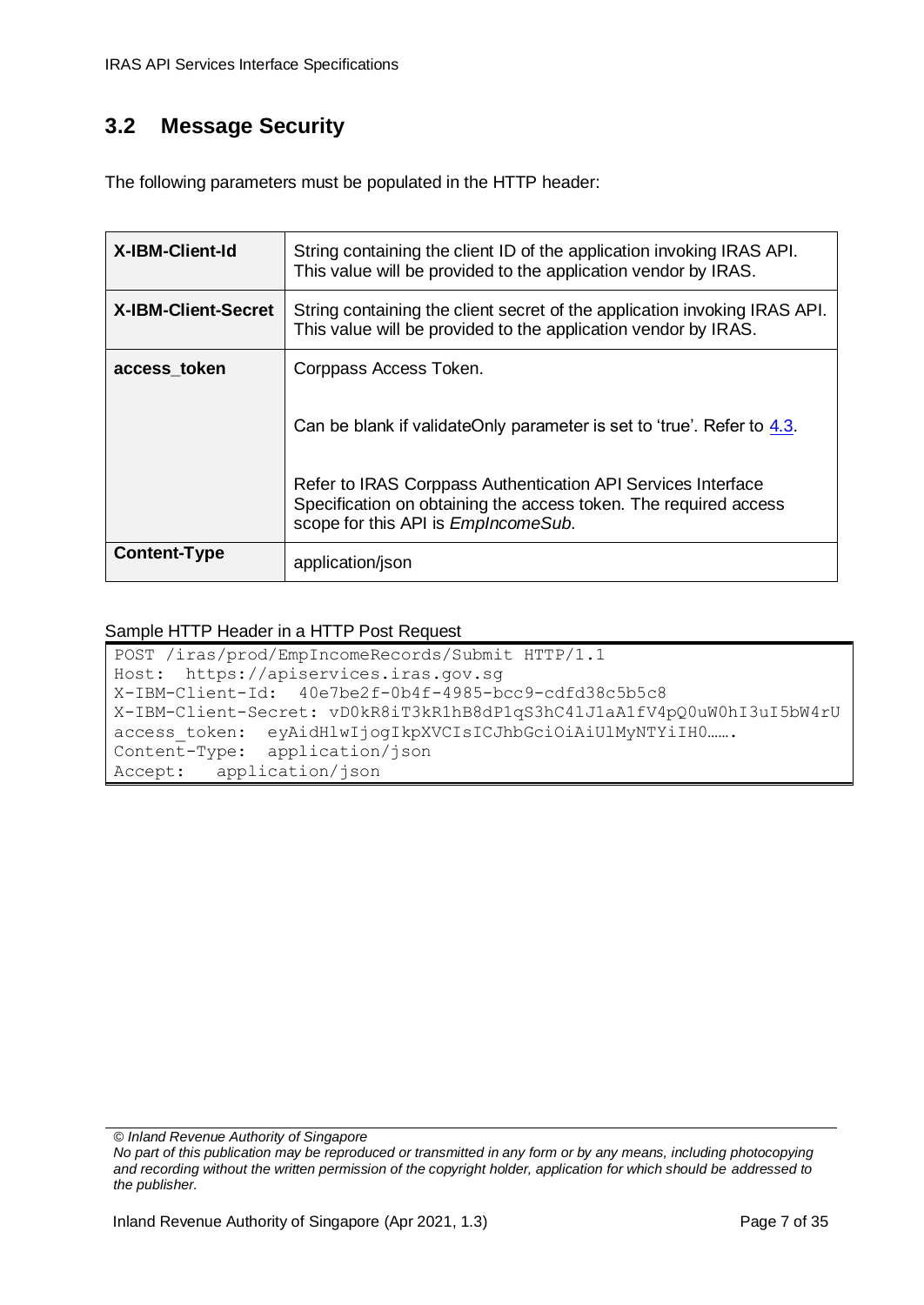#### <span id="page-7-0"></span>**3.3 General Usage**

Each submission allows up to 800 records in total (regardless of form type) and cannot be more than 8 MB in total data size.

Examples of Acceptable Submissions (total size < 8 MB)

- 800 IR8A records
- 500 IR8A records + 100 IR8S records + 50 Appendix 8A records + 50 Appendix 8B records
- 100 IR8A records + 30 IR8S records + 10 Appendix 8A records

Examples of Rejected Submissions

- 700 IR8A records and total size > 8 MB
- 801 IR8A records
- 201 IR8A records + 200 IR8S records + 200 Appendix 8A records + 200 Appendix 8B records

For submissions of more than 800 records or 8 MB in total data size, your application should 'chunk' it into 2 submissions.

Example of IR8A submission for 1,000 employees

- $\bullet$  1<sup>st</sup> submission IR8A for 800 employees (total size < 8 MB)
- $\bullet$  2<sup>nd</sup> submission IR8A for 200 employees (total size < 8 MB)

In the event that a 'chunked' submission fails, error details will be returned in the response message, and the failed submission is not accepted by IRAS.

Example:

- $\bullet$  1<sup>st</sup> submission IR8A for 800 employees (Passed)
- $\bullet$  2<sup>nd</sup> submission IR8A for 200 employees (Failed)

Application user will have to resubmit the  $2^{nd}$  submission data chunk.

#### **Submission Guidelines:**

- 1. If an employee has excess CPF contribution, Benefits-in-Kind and/or Stock Options Gains, submit all the relevant form types (IR8A / IR8S / Appendix 8A / Appendix 8B) of this employee within the same request.
- 2. Ensure the amounts reflected in the IR8A and the supporting forms (IR8S / Appendix 8A / Appendix 8B) tally.
- 3. Do **NOT** submit duplicate data.
- 4. Original data (i.e. Batch Indicator = O) must be submitted **before** submitting Amendment data.

*<sup>©</sup> Inland Revenue Authority of Singapore* 

*No part of this publication may be reproduced or transmitted in any form or by any means, including photocopying and recording without the written permission of the copyright holder, application for which should be addressed to the publisher.*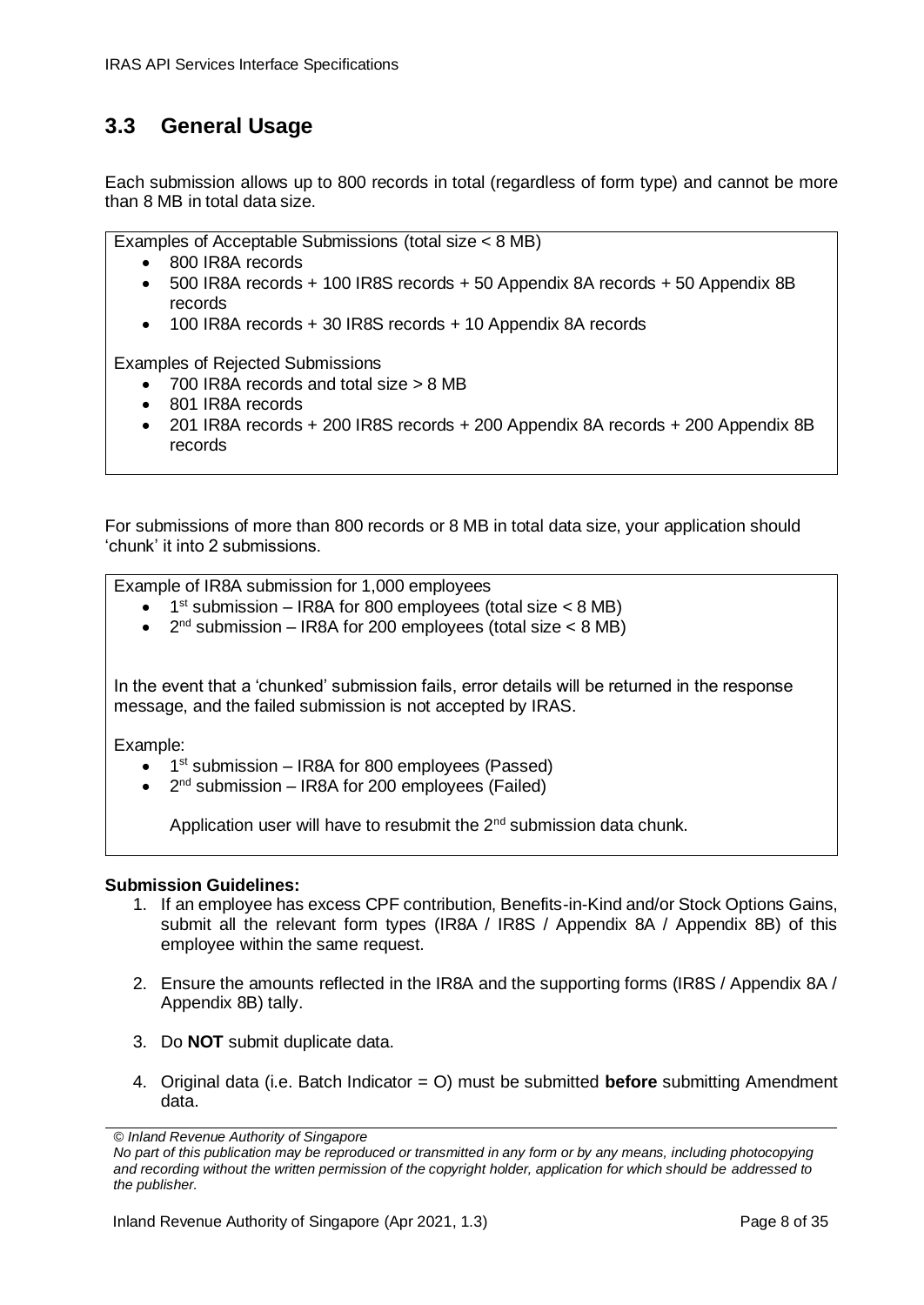5. When submitting Amendment data, only prepare the affected employees' records and provide the difference in amounts. Leave other numeric fields not affected by the error blank.

If the amendment for the supporting forms (IR8S/ Appendix 8A/ Appendix 8B) affects the amounts submitted for Form IR8A, an IR8A amendment data has to be submitted within the same request as well.

*<sup>©</sup> Inland Revenue Authority of Singapore* 

*No part of this publication may be reproduced or transmitted in any form or by any means, including photocopying and recording without the written permission of the copyright holder, application for which should be addressed to the publisher.*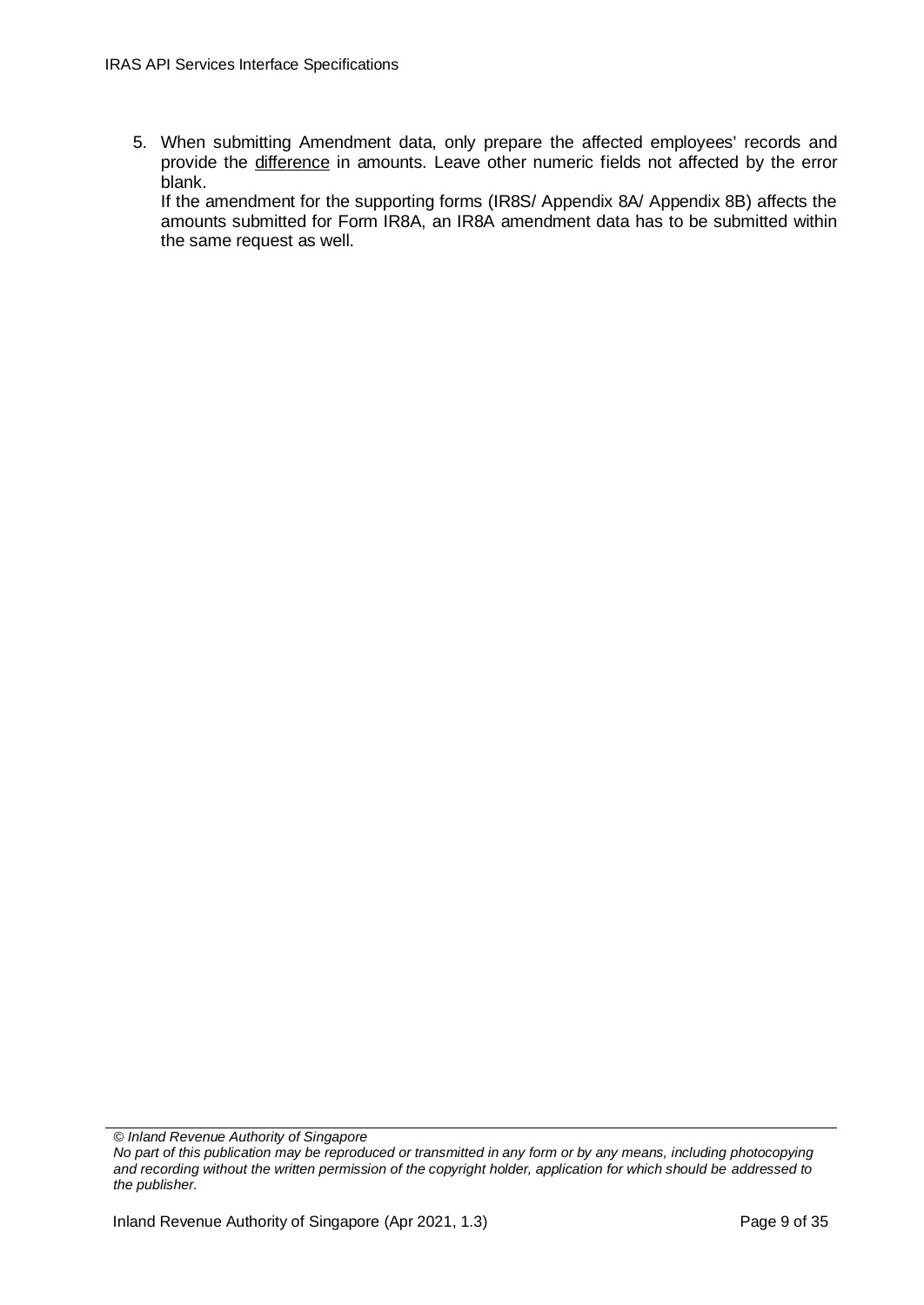### <span id="page-9-0"></span>**3.4 Sandbox Usage**

The "Submission of Employment Income Records (Corppass) (Sandbox)" plan in the sandbox environment is designed to mimic the actual Production environment so that developers can test the API integration before submitting actual data to the Production environment. IRAS' approval is not required for subscription to this plan.

To perform the sandbox testing, developers will require the testing entity assigned by IRAS, their client ID and client secret, and the API sandbox URL (refer to section 3). Developers can refer to IRAS' website for details on the testing process:

[https://www.iras.gov.sg/irashome/Businesses/Employers/Auto-Inclusion-Scheme--AIS-/Vendors-](https://www.iras.gov.sg/irashome/Businesses/Employers/Auto-Inclusion-Scheme--AIS-/Vendors-Supporting-AIS-Employers--Submission/#title4)[Supporting-AIS-Employers--Submission/#title4.](https://www.iras.gov.sg/irashome/Businesses/Employers/Auto-Inclusion-Scheme--AIS-/Vendors-Supporting-AIS-Employers--Submission/#title4)

Developers who have passed the sandbox testing can proceed to subscribe to the "Submission of Employment Income Records (Corppass)" plan in the API Portal for Production.

Note: You must be subscribed to Corppass Authentication (Sandbox) API before you can commence sandbox testing.

#### <span id="page-9-1"></span>**3.5 Production Usage**

The "Submission of Employment Income Records (Corppass)" plan in Production requires approval by IRAS, and it is subjected to successful completion of sandbox testing and subscription to "Corppass Authentication" API. The subscription approval turnaround time is 10 days.

After approval is granted by IRAS, client application can POST a JSON request object to the production URL (refer to section 3).

Use of IRAS API(s) are governed by the **Additional API Terms of Use** found at the API Marketplace.

The use of IRAS API(s) in the Production environment is only intended for the purpose as indicated in the API service description. Any other forms of use, **including all forms of tests**, are strictly prohibited. In the event such activities are found to have occurred in the Production environment, you will be deemed to have breached the API Terms of Use, which may result in the suspension or termination of your account.

*© Inland Revenue Authority of Singapore*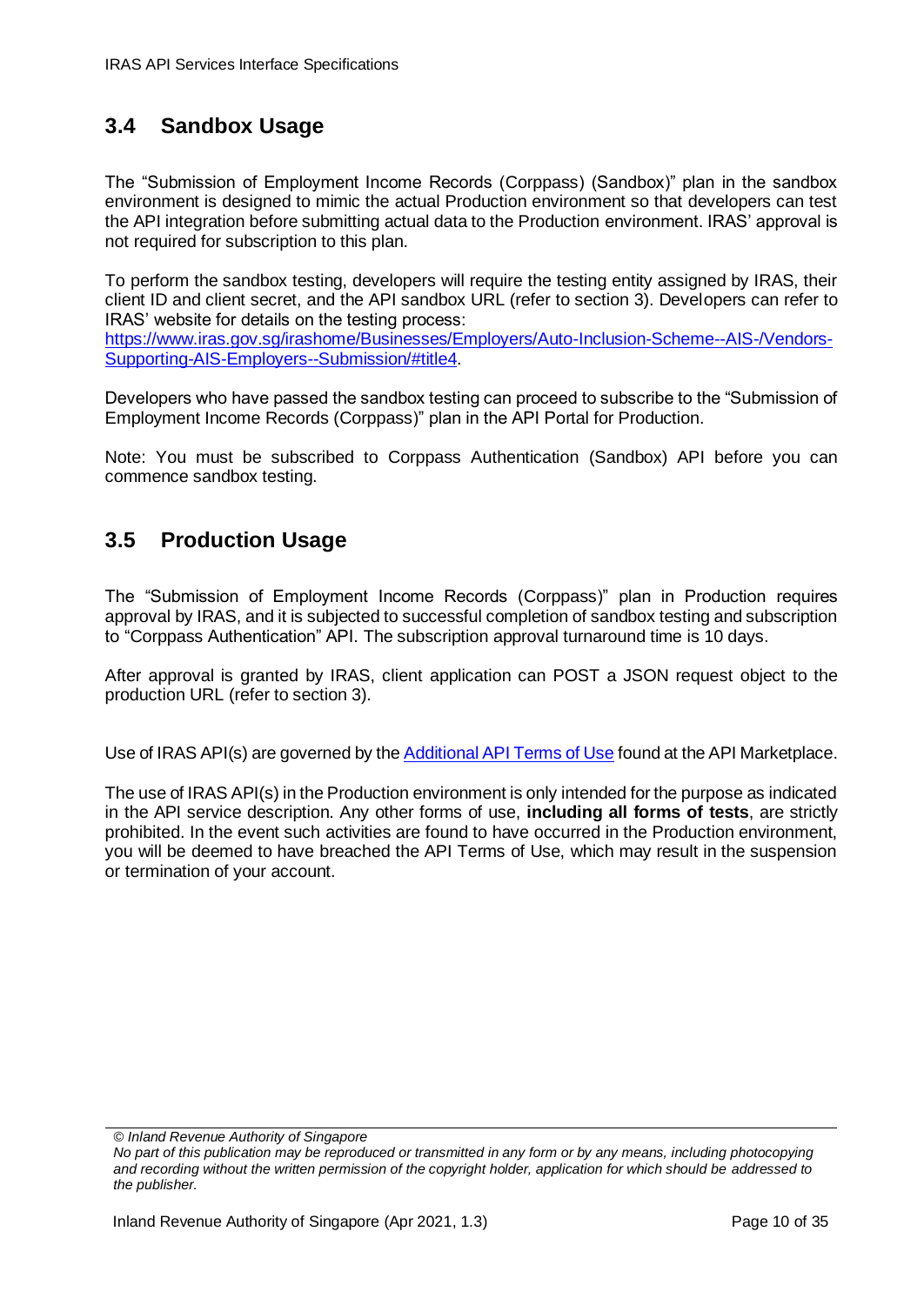#### <span id="page-10-0"></span>**3.6 Common Interface Information**

- JSON is case sensitive by specifications.
- All date strings are to be represented in compliance to the [ISO-8601](https://www.w3.org/TR/NOTE-datetime) standard.
- All string fields are subject to validation of the following acceptable characters that is allowed (in red):
	- o [a-zA-Z0-9'@#()\-,./&+\_ ] (**Note**: whitespace is included)
- All properties follow the camel-case convention.
- Unless stated as optional, all JSON object properties must be specified.
- Unless otherwise specified, all JSON services are invoked using HTTP verb POST.
- All input data format are as specified like the following:

| Data Type and Size | <b>Description</b>                                     | <b>Example</b> |
|--------------------|--------------------------------------------------------|----------------|
| String $(12)$      | A string containing maximum 12<br>characters.          | "180084010K"   |
| Number(4)          | A numeric value containing maximum 4<br>whole numbers. | 1990           |

*© Inland Revenue Authority of Singapore*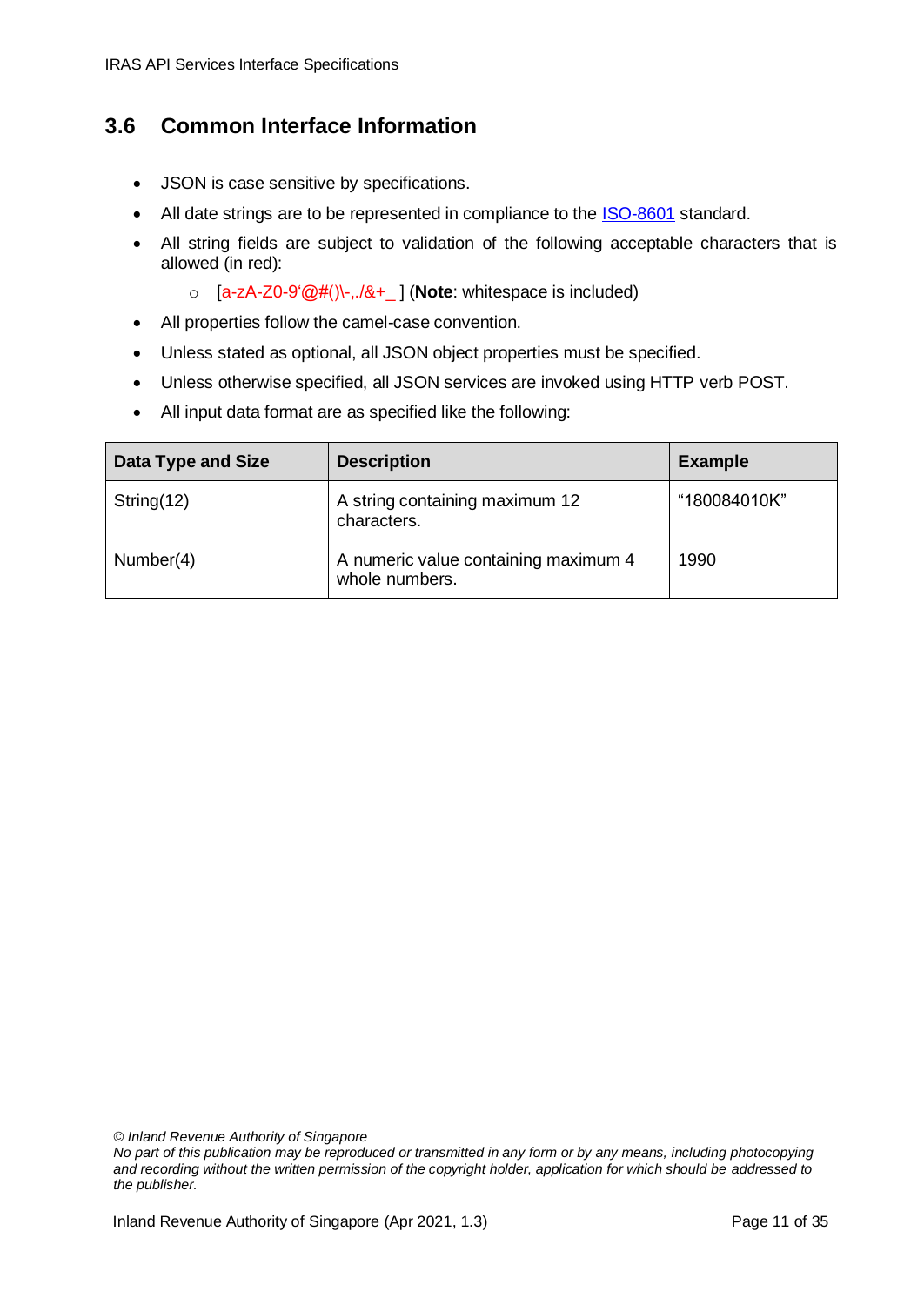### <span id="page-11-0"></span>**3.7 Common Response Payload**

| <b>Parameter Name</b>                          | Data Type        | <b>Description</b>                                                                                                                                                                                                                                                                                                                                                                                                                                                                                                                                                                                                                                                                                                                                                                                                  |
|------------------------------------------------|------------------|---------------------------------------------------------------------------------------------------------------------------------------------------------------------------------------------------------------------------------------------------------------------------------------------------------------------------------------------------------------------------------------------------------------------------------------------------------------------------------------------------------------------------------------------------------------------------------------------------------------------------------------------------------------------------------------------------------------------------------------------------------------------------------------------------------------------|
| data                                           | Object           | The data property will be populated differently<br>based on the API that is being invoked.                                                                                                                                                                                                                                                                                                                                                                                                                                                                                                                                                                                                                                                                                                                          |
| returnCode                                     | Integer          | 10 : Success - The request was successfully<br>processed.<br>20 : Warning - The request was successfully<br>processed. However, there are non-fatal issues.<br>Please refer to the "info" object for diagnostic<br>information.<br><b>30</b> : Failure – The request was not processed.<br>Refer to "info" object for error information.                                                                                                                                                                                                                                                                                                                                                                                                                                                                            |
| info                                           | Object           | This complex object holds any diagnostic<br>information that will allow developers to debug<br>their failed requests.                                                                                                                                                                                                                                                                                                                                                                                                                                                                                                                                                                                                                                                                                               |
| info.message                                   | String           | Diagnostic message in the event of warning or<br>error.                                                                                                                                                                                                                                                                                                                                                                                                                                                                                                                                                                                                                                                                                                                                                             |
| Info.messageCode                               | Integer          | Integer code signifying the type of error or<br>warning.<br>850300 : Request object is null - The incoming<br>JSON request is null.<br>850301 : Arguments error - There is an error with<br>one of the arguments provided.<br>850302 : Generic error - There is an exception<br>within the service.<br>850303 : Service is inactive.<br>850304 : Service is not authorized for usage<br>based on the provided credentials.<br>850305 : Invalid test user - The input fields<br>provided are not valid for sandbox testing.<br>850806 : Invalid document reference number -<br>The provided document reference number is not<br>found in our system.<br>850807 : DRN does not match contracting party's<br>ID - The provided document reference number<br>does not match the contracting party's identity<br>number. |
| info.fieldInfoList<br>info.fieldInfoList.field | Array            | An array for FieldInfo objects.<br>Name of the field that resulted in a warning / error.                                                                                                                                                                                                                                                                                                                                                                                                                                                                                                                                                                                                                                                                                                                            |
| Info.fieldInfoList.message                     | String<br>String | Diagnostic message provided to aid consumer's                                                                                                                                                                                                                                                                                                                                                                                                                                                                                                                                                                                                                                                                                                                                                                       |
|                                                |                  | developers.                                                                                                                                                                                                                                                                                                                                                                                                                                                                                                                                                                                                                                                                                                                                                                                                         |

All response payloads share the following common fields:

*© Inland Revenue Authority of Singapore*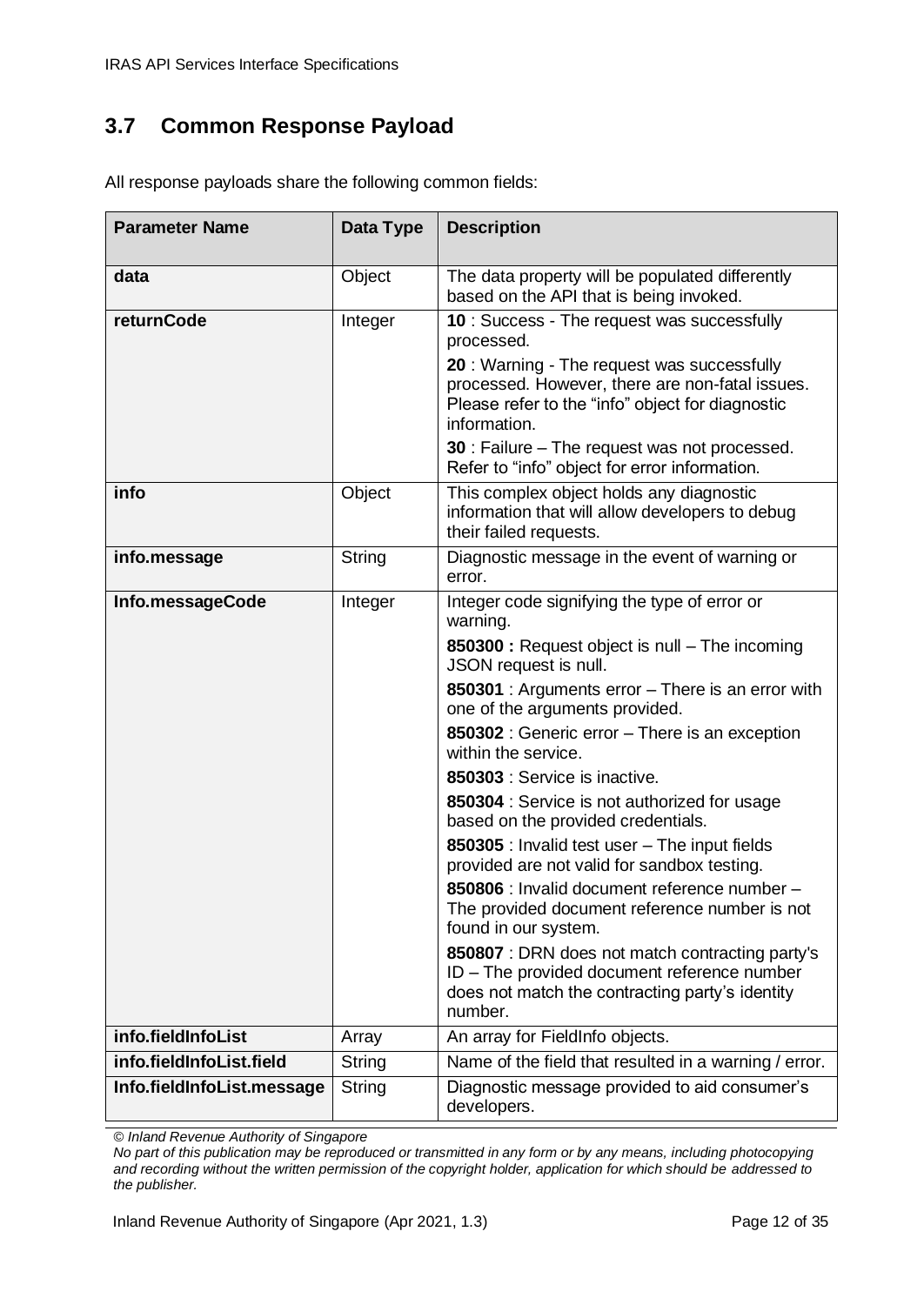#### <span id="page-12-0"></span>**4. Submission of Employment Income Records (Corppass) API Service**

#### <span id="page-12-1"></span>**4.1 API Endpoint**

| M      |                          |
|--------|--------------------------|
| thod   | ∟napomt                  |
| ∴ DOC″ | /EmpIncomeRecords/Submit |

#### <span id="page-12-2"></span>**4.2 JSON Request Payload**

Client invoking this service will be expected to submit the following JSON request object with the following fields in the HTTP request. Note that the field names are case sensitive.

The JSON request need to be modified with escape strings and serialised in order to be acceptable by API web service. Refer to Section 5 for sample code.

| <b>Parameter</b><br><b>Name</b> | <b>Description</b>                                                                                                                                                                                                                                                                                  |
|---------------------------------|-----------------------------------------------------------------------------------------------------------------------------------------------------------------------------------------------------------------------------------------------------------------------------------------------------|
| validateOnly                    | Boolean Indicator to indicate whether to validate JSON message only.                                                                                                                                                                                                                                |
|                                 | If validateOnly = true, the API will peform validation of the employment<br>income information without submission.                                                                                                                                                                                  |
|                                 | If validateOnly = false, the API will peform validation of the employment<br>income information and submission to IRAS. The access token must be<br>valid.                                                                                                                                          |
|                                 | For optimal user experience, it is strongly encouraged that the data to be<br>submitted are validated successfully prior to obtaining Corppass access<br>token, as the token is only valid for a limited period of time. This can be done<br>by submitting with validateOnly parameter set to true. |
| bypass                          | Boolean Indicator to indicate whether to bypass warning message thrown and<br>proceed with submission.<br>If bypass = true, hit warning and proceed with submission.<br>If bypass = false, respond as error with no submission.                                                                     |
| ir8alnput                       | String containing the content of the IR8A<br>This will be the same as the one that is generated for IRAS' Validation and<br>Submission Application.^#                                                                                                                                               |
| ir8sInput                       | String containing the content of the IR8S<br>This will be the same as the one that is generated for IRAS' Validation and<br>Submission Application.^#                                                                                                                                               |
| a8aInput                        | String containing the content of the Appendix 8A                                                                                                                                                                                                                                                    |

*© Inland Revenue Authority of Singapore*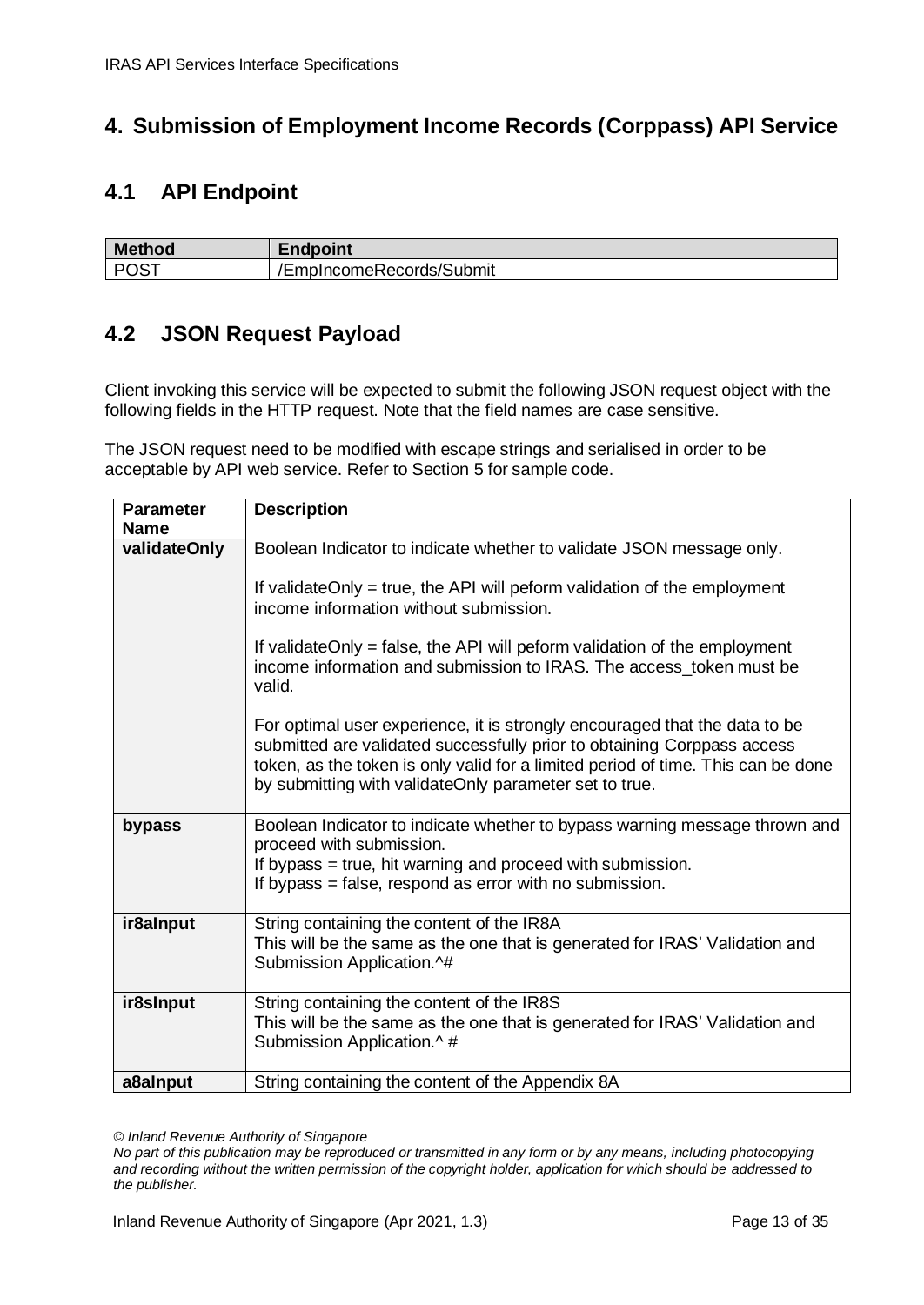|           | This will be the same as the one that is generated for IRAS' Validation and<br>Submission Application.^#                                                     |
|-----------|--------------------------------------------------------------------------------------------------------------------------------------------------------------|
| a8blnput  | String containing the content of the Appendix 8B<br>This will be the same as the one that is generated for IRAS' Validation and<br>Submission Application.^# |
| inputType | String to indicate if the content is a XML or TEXT format. Expected value<br>includes "XML" and "TEXT".                                                      |

**^** Refer to the current file format published at

[https://www.iras.gov.sg/IRASHome/Businesses/Employers/Auto-Inclusion-Scheme--AIS-](https://www.iras.gov.sg/IRASHome/Businesses/Employers/Auto-Inclusion-Scheme--AIS-/Technical-File-Format/Specifications/) [/Technical-File-Format/Specifications/](https://www.iras.gov.sg/IRASHome/Businesses/Employers/Auto-Inclusion-Scheme--AIS-/Technical-File-Format/Specifications/)

# At least one of the form inputs must be filled. All inputs must be of the same input type (TEXT) XML).

JSON request object schema

{

}

```
 "properties": {
     "validateOnly": {
       "type": "boolean",
       "description": "Validate Only Indicator"
 },
     "bypass": {
       "type": "boolean",
       "description": "Bypass Indicator"
     },
     "ir8aInput": {
       "type": "string",
       "description": "ir8a XML or TEXT string"
     },
     "ir8sInput": {
       "type": "string",
       "description": "ir8s XML or TEXT string"
     },
     "a8aInput": {
       "type": "string",
       "description": "a8a XML or TEXT string"
     },
     "a8bInput": {
       "type": "string",
       "description": "a8b XML or TEXT string"
     },
     "inputType": {
       "type": "string",
       "description": "XML or TEXT indicator"
     }
  }
```
*© Inland Revenue Authority of Singapore*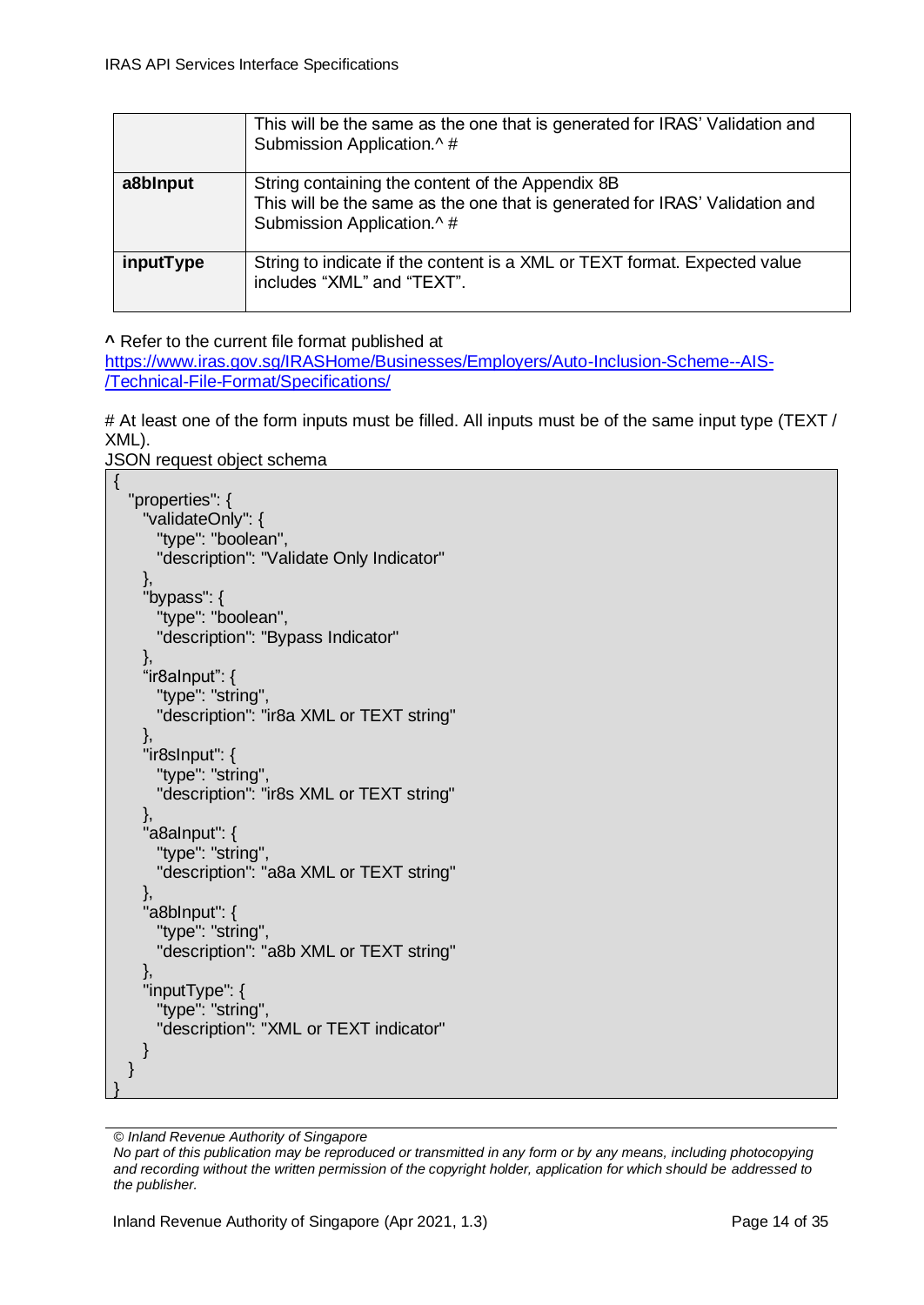Sample JSON request object

{ "inputType": "xml", "a8bInput": " "a8aInput": "", "ir8sInput": "", "ir8aInput": "<?xml version=\"1.0\" encoding=\"utf-8\" standalone=\"no\"?><IR8A xmlns=\"http://www.iras.gov.sg/IR8ADef\"><IR8AHeader><ESubmissionSDSC xmlns=\"http://tempuri.org/ESubmissionSDSC.xsd\"><FileHeaderST><RecordType>0</Recor dType><Source>6</Source><BasisYear>2019</BasisYear><PaymentType>08</PaymentTyp e><OrganizationID>U</OrganizationID><OrganizationIDNo>T16ZZ0100B</OrganizationIDNo ><AuthorisedPersonName>SAMPLE 1</AuthorisedPersonName><AuthorisedPersonDesignation/><EmployerName>ABC PTE LTD</EmployerName><Telephone>61234567</Telephone><AuthorisedPersonEmail>employ ers@email.com</AuthorisedPersonEmail><BatchIndicator>O</BatchIndicator><BatchDate>2 0190701</BatchDate><DivisionOrBranchName/></FileHeaderST></ESubmissionSDSC></IR 8AHeader><Details><IR8ARecord><ESubmissionSDSC xmlns=\"http://tempuri.org/ESubmissionSDSC.xsd\"><IR8AST><RecordType xmlns=\"http://www.iras.gov.sg/IR8A\">1</RecordType><IDType xmlns=\"http://www.iras.gov.sg/IR8A\">1</IDType><IDNo xmlns=\"http://www.iras.gov.sg/IR8A\">T8000001J</IDNo><NameLine1 xmlns=\"http://www.iras.gov.sg/IR8A\">SAMPLE</NameLine1><NameLine2 xmlns=\"http://www.iras.gov.sg/IR8A\"/><AddressType xmlns=\"http://www.iras.gov.sg/IR8A\">L</AddressType><BlockNo xmlns=\"http://www.iras.gov.sg/IR8A\">4</BlockNo><StName xmlns=\"http://www.iras.gov.sg/IR8A\">Redhill</StName><LevelNo xmlns=\"http://www.iras.gov.sg/IR8A\">7</LevelNo><UnitNo xmlns=\"http://www.iras.gov.sg/IR8A\">3</UnitNo><PostalCode xmlns=\"http://www.iras.gov.sg/IR8A\">150004</PostalCode><AddressLine1 xmlns=\"http://www.iras.gov.sg/IR8A\"/><AddressLine2 xmlns=\"http://www.iras.gov.sg/IR8A\"/><AddressLine3 xmlns=\"http://www.iras.gov.sg/IR8A\"/><TX\_UF\_POSTAL\_CODE xmlns=\"http://www.iras.gov.sg/IR8A\"/><CountryCode xmlns=\"http://www.iras.gov.sg/IR8A\"/><Nationality xmlns=\"http://www.iras.gov.sg/IR8A\">301</Nationality><Sex xmlns=\"http://www.iras.gov.sg/IR8A\">M</Sex><DateOfBirth xmlns=\"http://www.iras.gov.sg/IR8A\">19501018</DateOfBirth><Amount xmlns=\"http://www.iras.gov.sg/IR8A\">150000</Amount><PaymentPeriodFromDate xmlns=\"http://www.iras.gov.sg/IR8A\">20190101</PaymentPeriodFromDate><PaymentPerio dToDate xmlns=\"http://www.iras.gov.sg/IR8A\">20191231</PaymentPeriodToDate><MBF xmlns=\"http://www.iras.gov.sg/IR8A\">10</MBF><Donation xmlns=\"http://www.iras.gov.sg/IR8A\">10</Donation><CPF xmlns=\"http://www.iras.gov.sg/IR8A\">5000</CPF><Insurance xmlns=\"http://www.iras.gov.sg/IR8A\">3000</Insurance><Salary xmlns=\"http://www.iras.gov.sg/IR8A\">50000</Salary><Bonus xmlns=\"http://www.iras.gov.sg/IR8A\">10000</Bonus><DirectorsFees xmlns=\"http://www.iras.gov.sg/IR8A\">20000</DirectorsFees><Others xmlns=\"http://www.iras.gov.sg/IR8A\">70000</Others><ShareOptionGainsS101g xmlns=\"http://www.iras.gov.sg/IR8A\">2000</ShareOptionGainsS101g><ExemptIncome xmlns=\"http://www.iras.gov.sg/IR8A\">3000</ExemptIncome><IncomeForTaxBorneByEmploy er

*© Inland Revenue Authority of Singapore*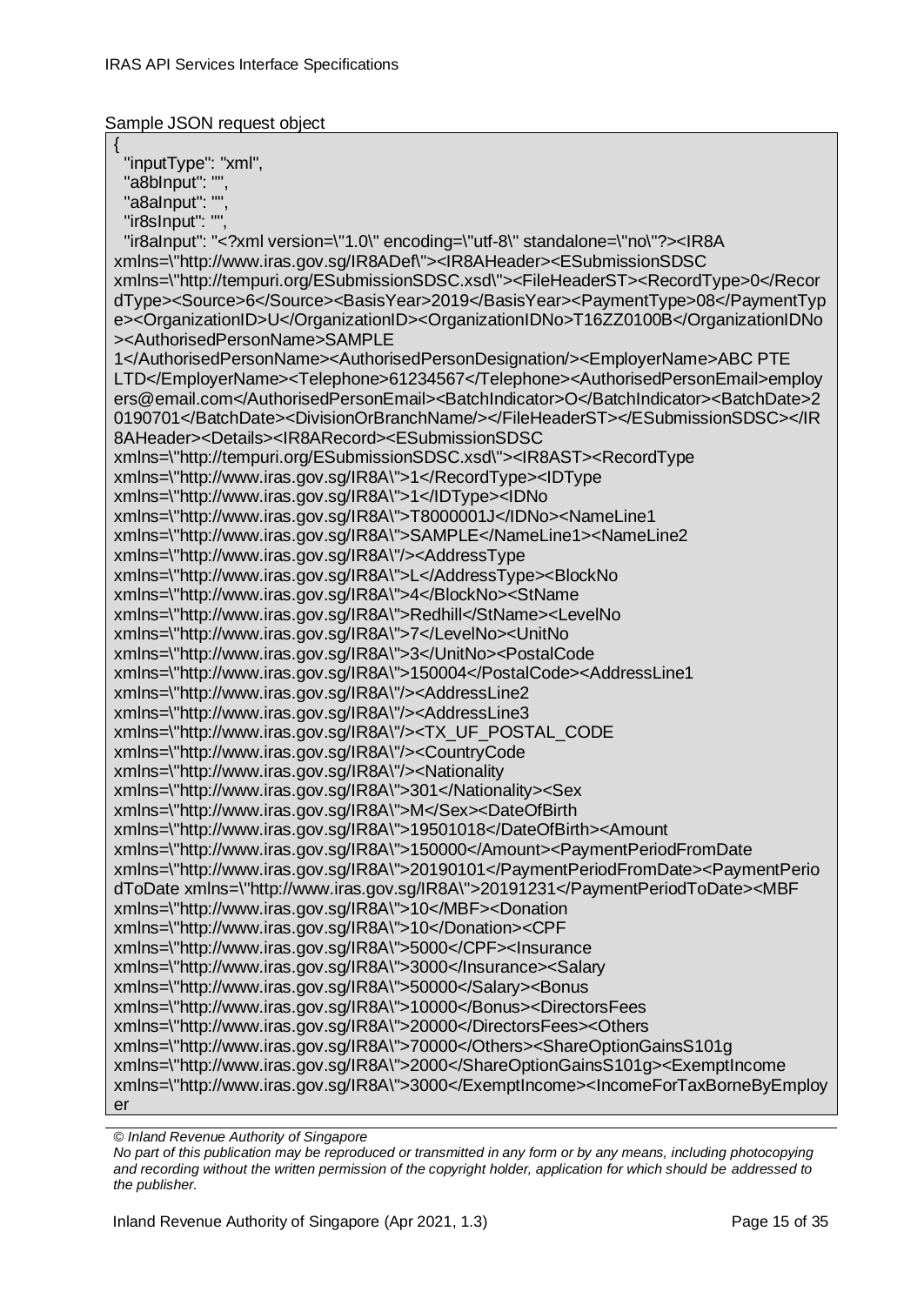*© Inland Revenue Authority of Singapore*  xmlns=\"http://www.iras.gov.sg/IR8A\">1000</IncomeForTaxBorneByEmployer><IncomeForT axBorneByEmployee xmlns=\"http://www.iras.gov.sg/IR8A\">0</IncomeForTaxBorneByEmployee><BenefitsInKind xmlns=\"http://www.iras.gov.sg/IR8A\">Y</BenefitsInKind><S45Applicable xmlns=\"http://www.iras.gov.sg/IR8A\">Y</S45Applicable><IncomeTaxBorneByEmployer xmlns=\"http://www.iras.gov.sg/IR8A\">P</IncomeTaxBorneByEmployer><GratuityNoticePym **ExGratiaPaid** xmlns=\"http://www.iras.gov.sg/IR8A\">Y</GratuityNoticePymExGratiaPaid><CompensationR etrenchmentBenefitsPaid xmlns=\"http://www.iras.gov.sg/IR8A\">Y</CompensationRetrenchmentBenefitsPaid><Approv alObtainedFromIRAS xmlns=\"http://www.iras.gov.sg/IR8A\">Y</ApprovalObtainedFromIRAS><ApprovalDate xmlns=\"http://www.iras.gov.sg/IR8A\">20190324</ApprovalDate><CessationProvisions xmlns=\"http://www.iras.gov.sg/IR8A\">Y</CessationProvisions><IR8SApplicable xmlns=\"http://www.iras.gov.sg/IR8A\">Y</IR8SApplicable><ExemptOrRemissionIncomeIndic ator xmlns=\"http://www.iras.gov.sg/IR8A\">1</ExemptOrRemissionIncomeIndicator><Compensati onAndGratuity xmlns=\"http://www.iras.gov.sg/IR8A\"/><GrossCommissionAmount xmlns=\"http://www.iras.gov.sg/IR8A\">5000</GrossCommissionAmount><GrossCommission PeriodFrom xmlns=\"http://www.iras.gov.sg/IR8A\">20190101</GrossCommissionPeriodFrom><GrossCo mmissionPeriodTo xmlns=\"http://www.iras.gov.sg/IR8A\">20190131</GrossCommissionPeriodTo><GrossCommi ssionIndicator xmlns=\"http://www.iras.gov.sg/IR8A\">M</GrossCommissionIndicator><Pension xmlns=\"http://www.iras.gov.sg/IR8A\">1000</Pension><TransportAllowance xmlns=\"http://www.iras.gov.sg/IR8A\">2000</TransportAllowance><EntertainmentAllowance xmlns=\"http://www.iras.gov.sg/IR8A\">3000</EntertainmentAllowance><OtherAllowance xmlns=\"http://www.iras.gov.sg/IR8A\">4000</OtherAllowance><GratuityNoticePymExGratia xmlns=\"http://www.iras.gov.sg/IR8A\">5000</GratuityNoticePymExGratia><RetrenchmentBen efits xmlns=\"http://www.iras.gov.sg/IR8A\">6000</RetrenchmentBenefits><RetrenchmentBenefits Upto311292 xmlns=\"http://www.iras.gov.sg/IR8A\">7000</RetrenchmentBenefitsUpto311292><Retrenchm entBenefitsFrom1993 xmlns=\"http://www.iras.gov.sg/IR8A\">8000</RetrenchmentBenefitsFrom1993><EmployerCo ntributionToPensionOrPFOutsideSg xmlns=\"http://www.iras.gov.sg/IR8A\">9000</EmployerContributionToPensionOrPFOutsideSg ><ExcessEmployerContributionToCPF xmlns=\"http://www.iras.gov.sg/IR8A\">10000</ExcessEmployerContributionToCPF><ShareO ptionGainsS101b xmlns=\"http://www.iras.gov.sg/IR8A\">11000</ShareOptionGainsS101b><BenefitsInKindValu e xmlns=\"http://www.iras.gov.sg/IR8A\">12000</BenefitsInKindValue><EmployeesVoluntaryCo ntributionToCPF xmlns=\"http://www.iras.gov.sg/IR8A\">13000</EmployeesVoluntaryContributionToCPF><Desi gnation xmlns=\"http://www.iras.gov.sg/IR8A\">CLERK</Designation><CommencementDate xmlns=\"http://www.iras.gov.sg/IR8A\">19680101</CommencementDate><CessationDate xmlns=\"http://www.iras.gov.sg/IR8A\">20190801</CessationDate><BonusDecalrationDate xmlns=\"http://www.iras.gov.sg/IR8A\">20190712</BonusDecalrationDate><DirectorsFeesApp rovalDate

*No part of this publication may be reproduced or transmitted in any form or by any means, including photocopying and recording without the written permission of the copyright holder, application for which should be addressed to the publisher.*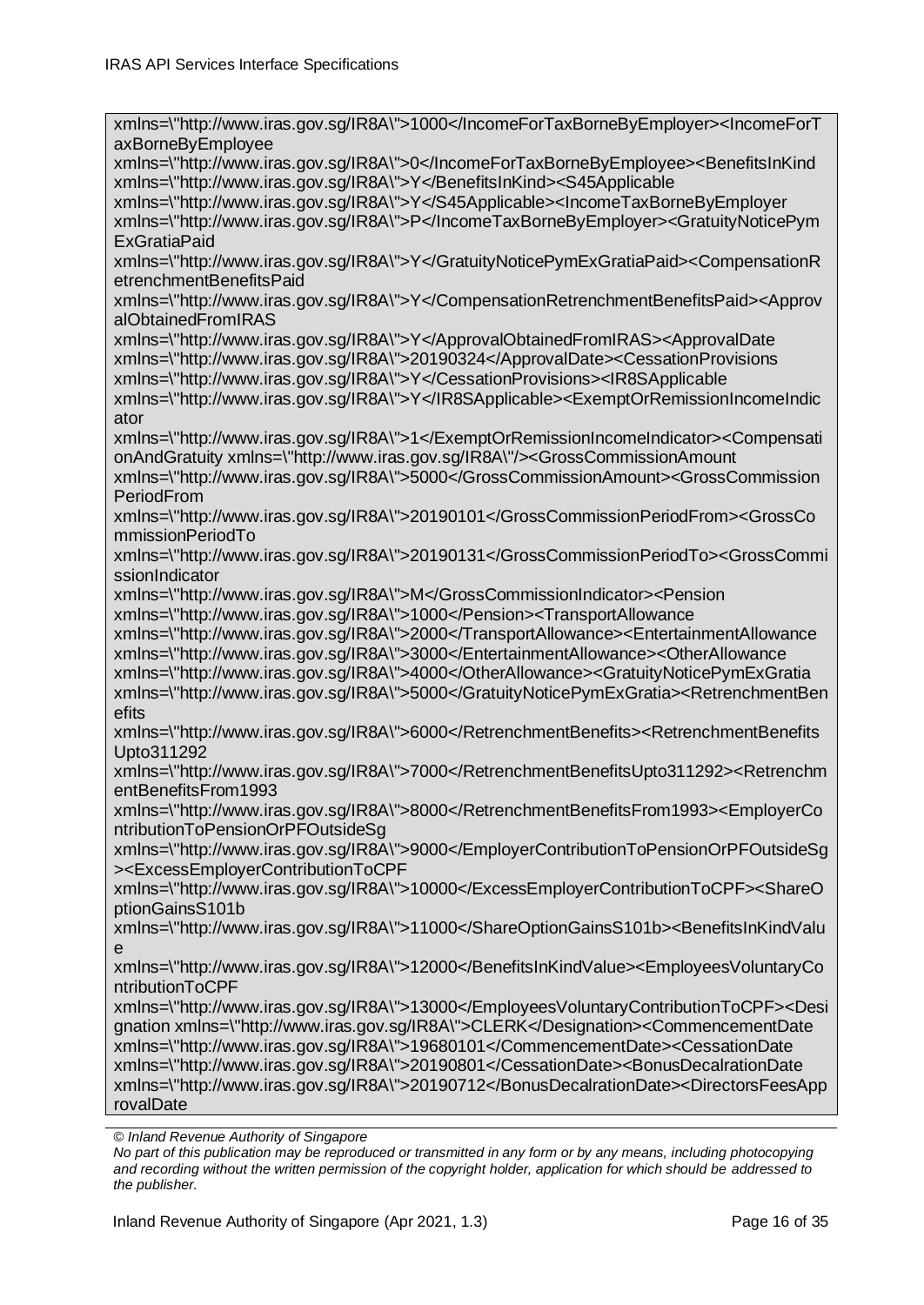xmlns=\"http://www.iras.gov.sg/IR8A\">20190101</DirectorsFeesApprovalDate><RetirementB enefitsFundName xmlns=\"http://www.iras.gov.sg/IR8A\">SRS</RetirementBenefitsFundName><DesignatedPen sionOrProvidentFundName xmlns=\"http://www.iras.gov.sg/IR8A\">CPF</DesignatedPensionOrProvidentFundName><Ba nkName xmlns=\"http://www.iras.gov.sg/IR8A\">3</BankName><PayrollDate xmlns=\"http://www.iras.gov.sg/IR8A\">20191212</PayrollDate><Filler xmlns=\"http://www.iras.gov.sg/IR8A\">ABC PAYROLL VENDOR PTE LTD </Filler><GratuityOrCompensationDetailedInfo xmlns=\"http://www.iras.gov.sg/IR8A\"/><ShareOptionGainsDetailedInfo xmlns=\"http://www.iras.gov.sg/IR8A\"/><Remarks xmlns=\"http://www.iras.gov.sg/IR8A\"/></IR8AST></ESubmissionSDSC></IR8ARecord></De tails><IR8ATrailer><ESubmissionSDSC xmlns=\"http://tempuri.org/ESubmissionSDSC.xsd\"><IR8ATrailerST><RecordType>2</Recor dType><NoOfRecords>1</NoOfRecords><TotalPayment>150000</TotalPayment><TotalSala ry>50000</TotalSalary><TotalBonus>10000</TotalBonus><TotalDirectorsFees>20000</Total DirectorsFees><TotalOthers>70000</TotalOthers><TotalExemptIncome>3000</TotalExemptI ncome><TotalIncomeForTaxBorneByEmployer>1000</TotalIncomeForTaxBorneByEmployer>

<TotalIncomeForTaxBorneByEmployee>0</TotalIncomeForTaxBorneByEmployee><TotalDon ation>10</TotalDonation><TotalCPF>5000</TotalCPF><TotalInsurance>3000</TotalInsuranc e><TotalMBF>10</TotalMBF><Filler/></IR8ATrailerST></ESubmissionSDSC></IR8ATrailer> </IR8A>",

"bypass": true,

"validateOnly": false

```
}
```
Sample JSON request object

| "inputType": "text",                                                                     |                |
|------------------------------------------------------------------------------------------|----------------|
| "a8bInput": "",                                                                          |                |
| "a8alnput": ""                                                                           |                |
| "ir8sInput": "",                                                                         |                |
| "ir8alnput": "06201908UT16ZZ0100B SAMPLE 1                                               | <b>ABC PTE</b> |
| <b>LTD</b><br>employers@email.com<br>61234567                                            |                |
| O20190701<br>IR <sub>8</sub> A                                                           |                |
| \r\n11T8000001J<br>L4<br><b>SAMPLE</b>                                                   | Redhill        |
| 150004<br>73                                                                             |                |
| 301M19501018150000<br>201901012019123110<br>10000<br>10<br>5000<br>3000 50000            | 20000          |
| 2000<br>3000<br>1000<br>70000<br>YYPYYY20190624YY1 500000<br>$\Omega$                    |                |
| 2019010120190131M100000<br>200000<br>300000<br>400000<br>500000<br>600000                | 700000         |
| <b>13000 CLERK</b><br>900000<br>1000000<br>1100000<br>1200000<br>800000                  |                |
| <b>CPF</b><br>19680101201908012019071220190101SRS                                        |                |
| 320191231                                                                                |                |
| 50000<br>10000<br>20000<br>70000<br>3000<br>1000<br>$\ln 21$<br>150000<br>$\overline{0}$ | 10             |
| 5000<br>3000<br>10                                                                       |                |
| $\ln$ ",                                                                                 |                |
| "bypass": true,                                                                          |                |
| "validateOnly": false                                                                    |                |
|                                                                                          |                |

*© Inland Revenue Authority of Singapore*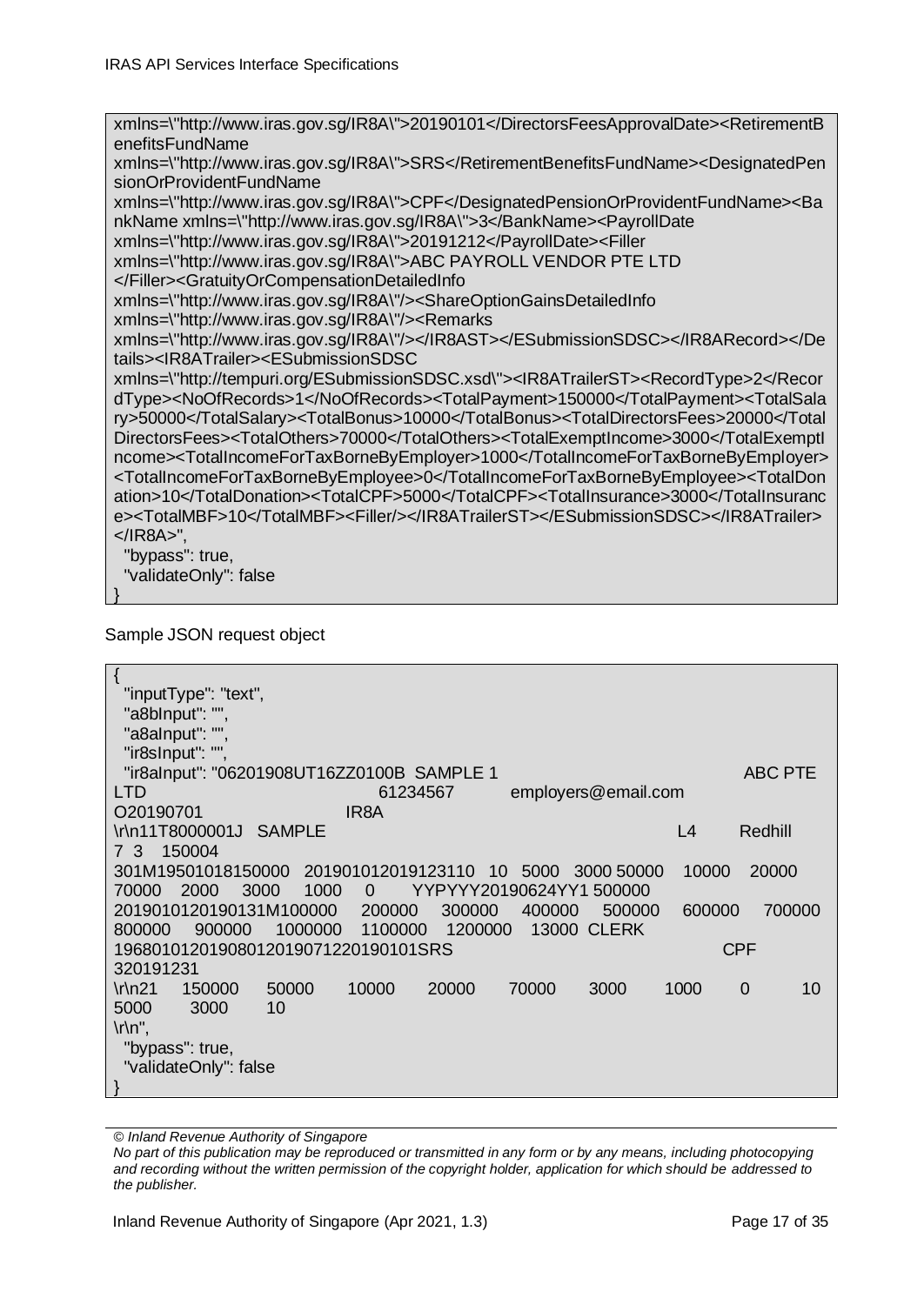#### <span id="page-17-0"></span>**4.3 JSON Response Payload**

For API services that process or persist data, a JSON response object will be returned to the client after service is invoked in the HTTP response. Clients invoking these API services will be required to consume this JSON response object to retrieve the status and output. The schema of the response object varies across services and will be covered in detail in each specific service in the later sections.

Depending on the request to this service, the following different responses can be expected from the service based on the input provided to it from the request.

| <b>Parameter</b><br><b>Name</b> | <b>Description</b>                                                                                                                                                                       |
|---------------------------------|------------------------------------------------------------------------------------------------------------------------------------------------------------------------------------------|
| <b>statusCode</b>               | A string representing the status of the service output returned to the client.<br>The default value is 200 (OK). For a listing of valid status codes, see Status<br>Codes section below. |
| msgError                        | A string containing general error message.                                                                                                                                               |
| ir8a                            | An array containing the output, warning, error related to the ir8a form<br>submitted.                                                                                                    |
| ir8s                            | An array containing the output, warning, error related to the ir8s form<br>submitted.                                                                                                    |
| a8a                             | An array containing the output, warning, error related to the a8a form<br>submitted.                                                                                                     |
| a8b                             | An array containing the output, warning, error related to the a8b form<br>submitted.                                                                                                     |

*<sup>©</sup> Inland Revenue Authority of Singapore* 

*No part of this publication may be reproduced or transmitted in any form or by any means, including photocopying and recording without the written permission of the copyright holder, application for which should be addressed to the publisher.*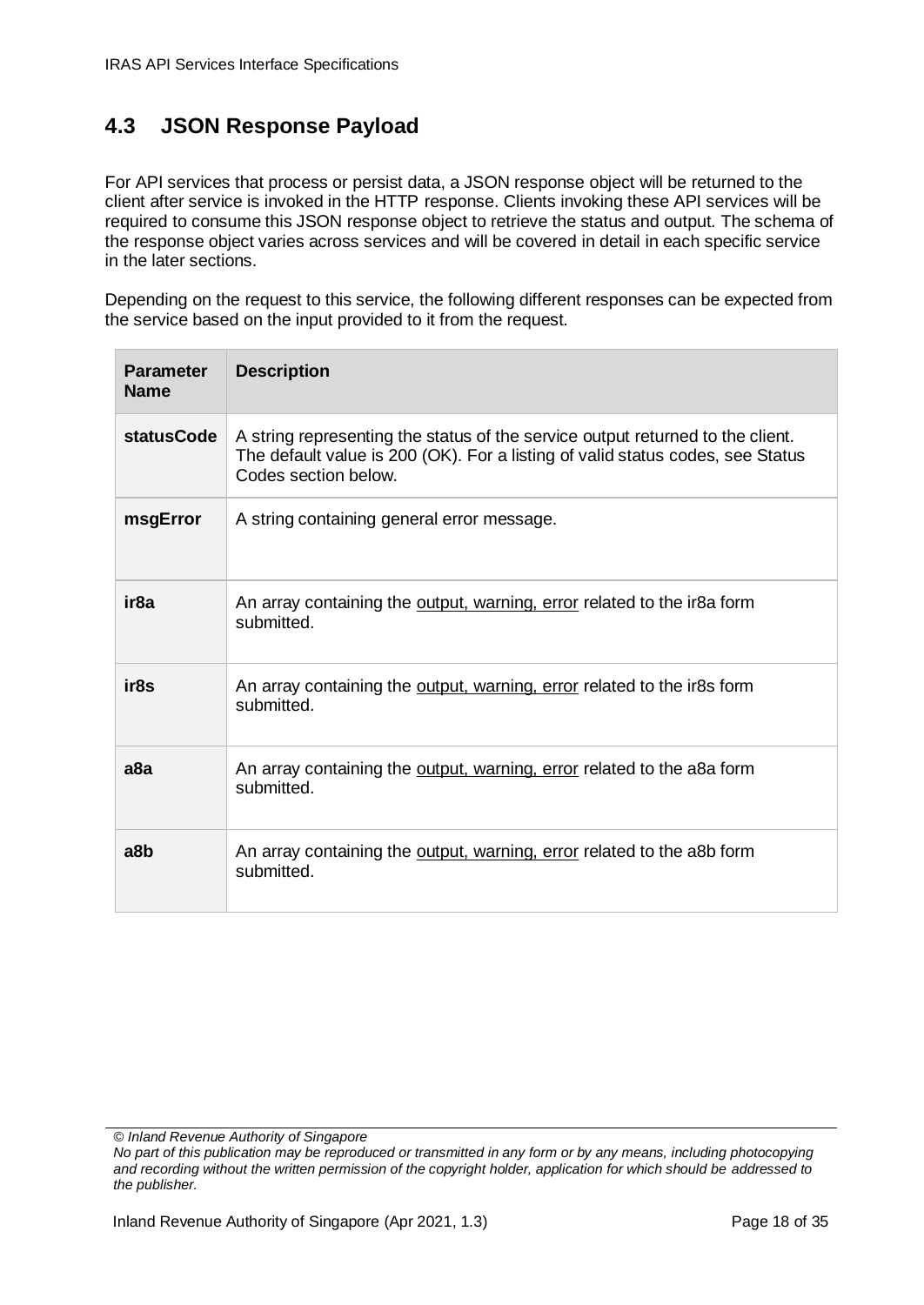| betailed description of the bulpat, warning and cribitale iisted the table below. |                                                                                                                                                                                                                                                                                                                                                                                                                                                                                                                                                                                  |  |  |
|-----------------------------------------------------------------------------------|----------------------------------------------------------------------------------------------------------------------------------------------------------------------------------------------------------------------------------------------------------------------------------------------------------------------------------------------------------------------------------------------------------------------------------------------------------------------------------------------------------------------------------------------------------------------------------|--|--|
| output                                                                            | An array containing pipe delimited string/s containing the Submission<br>Reference Number and the processed information of the submission, as<br>shown in sample below. Client is expected to store the Submission Reference<br>Number for future reference.                                                                                                                                                                                                                                                                                                                     |  |  |
|                                                                                   | The output is delimited in the following order:<br><b>Submission Reference Number</b><br><b>Organisation Name</b><br><b>Organisation Reference Number</b><br>Basis Year + 1<br>File Type - "O" for original submission, "A" for amendment<br>Date and time of submission in ddMMyyHHmm format<br>User ID<br><b>Number of Records</b>                                                                                                                                                                                                                                             |  |  |
| error                                                                             | An array list of error messages. Each array item will contain a JSON error<br>object with the following fields:<br>RecordType – a string containing the type of record that caused the<br>error, record type will be specific to each service.<br>RecordField – a string containing the field that caused the error.<br>$\bullet$<br>Record Identifier $-$ a string containing the ID of the record or row that<br>$\bullet$<br>caused the error<br>$error - a string containing the error message or number.$<br>$(0 = \text{Header}, 1 = \text{Details}, 2 = \text{Triangle})$ |  |  |
| warning                                                                           | An array list of warning messages. Each array item will contain a JSON error<br>object with the following fields:<br>RecordType - a string containing the type of record that caused the<br>error, record type will be specific to each service.<br>RecordField – a string containing the field that caused the error.<br>٠<br>Record Identifier $-$ a string containing the ID of the record or row that<br>$\bullet$<br>caused the error<br>$error - a string containing the warning message or number.$<br>= Header, $1 =$ Detail, $2 =$ Trailer)<br>(0                       |  |  |

*© Inland Revenue Authority of Singapore*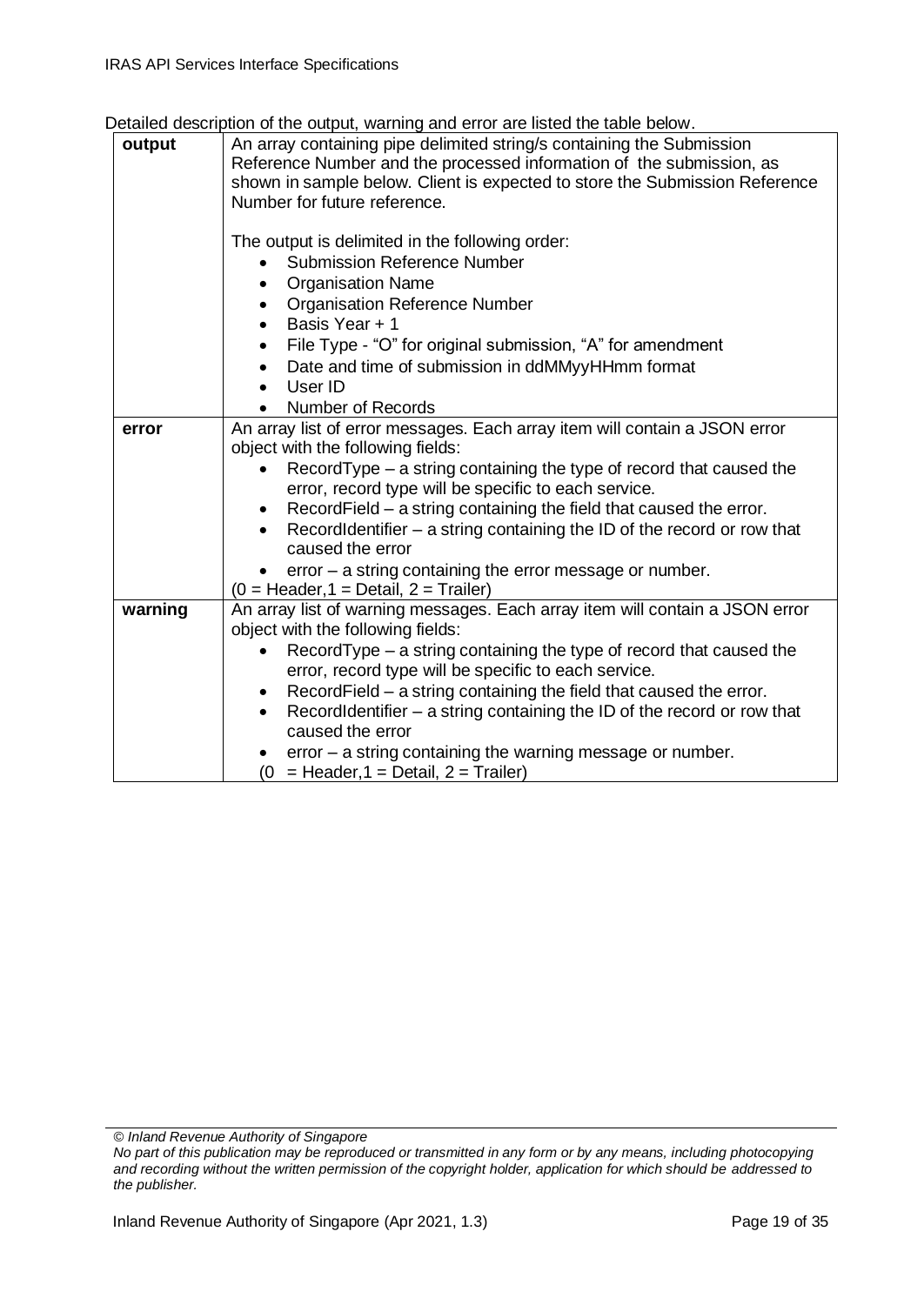### <span id="page-19-0"></span>**4.3.1 Success Response**

A successful call to the service means that the AIS submission is accepted. A JSON response object that contains the following fields will be returned in the HTTP response.

| <b>Parameter</b><br><b>Name</b> | <b>Description</b>                                                                 |
|---------------------------------|------------------------------------------------------------------------------------|
| <b>statusCode</b>               | A string containing the value "200", representing STATUS OK.                       |
| msgError                        | Empty                                                                              |
| ir <sub>8a</sub>                | An array containing the output, warning, error related to the ir8a form submitted. |
| ir8s                            | An array containing the output, warning, error related to the ir8s form submitted. |
| a <sub>8a</sub>                 | An array containing the output, warning, error related to the a8a form submitted.  |
| a8b                             | An array containing the output, warning, error related to the a8b form submitted.  |

Sample JSON response object

```
{
    "statusCode": "200",
    "ir8a": {
       "output": "ES19300819IR8A5378635154|ABC PTE 
LTD|T16ZZ0100B|2020|O|3008191208|S1111111C|1",
       "errors": [],
       "warnings": [{}]
    },
    "ir8s": {
       "errors": [],
       "warnings": []
    },
    "a8a": {
       "errors": [],
       "warnings": []
    },
    "a8b": {
       "errors": [],
       "warnings": []
   }
}
```
#### **OR**

If bypass=true, warning message will be shown and submission is allowed.

```
{
    "statusCode": "200",
    "ir8a": {
        "output": "ES19300819IR8A5378635154|ABC PTE 
LTD|T16ZZ0100B|2020|O|3008191208|S1111111C|1",
        "errors": [],
        "warnings": [
\left\{ \begin{array}{ccc} 1 & 1 \\ 1 & 1 \end{array} \right\}
```
*© Inland Revenue Authority of Singapore*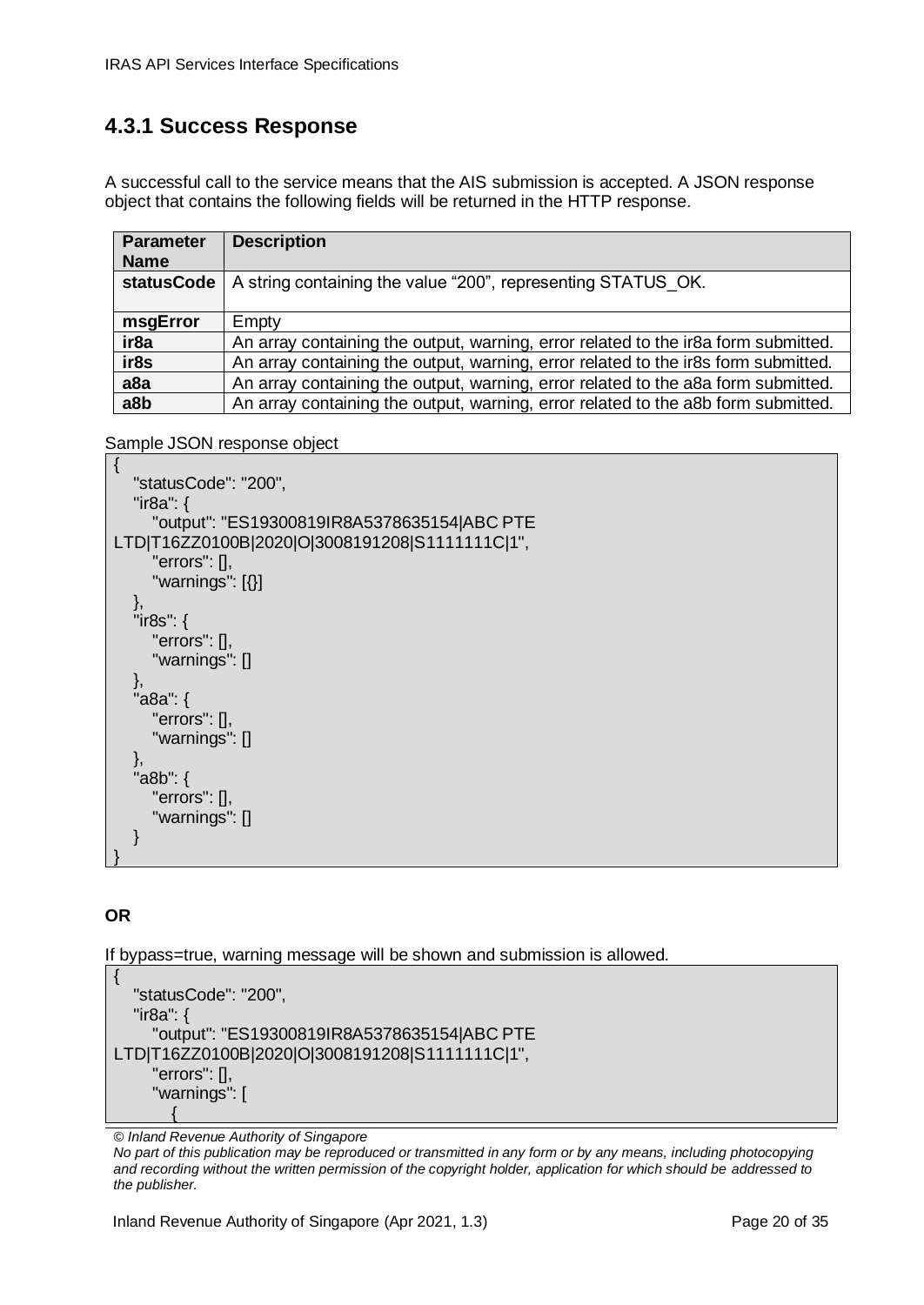```
 "recordType": "1",
            "recordField": "Detail",
            "recordIdentifier": "T16ZZ0100B",
            "error": "To help ensure the data entry is accurate and correct, the system has 
highlighted the following for your information: \r\n-IR8A file contains 1 record(s) with
employees' income tax to be paid by the employer. \r\nYou may ignore this warning if you 
confirm the records are in order."
         }
      ]
   },
    "ir8s": {
       "errors": [],
      "warnings": []
   },
   "a8a": {
       "errors": [],
      "warnings": []
   },
    "a8b": {
       "errors": [],
      "warnings": []
   }
}
```

```
© Inland Revenue Authority of Singapore
```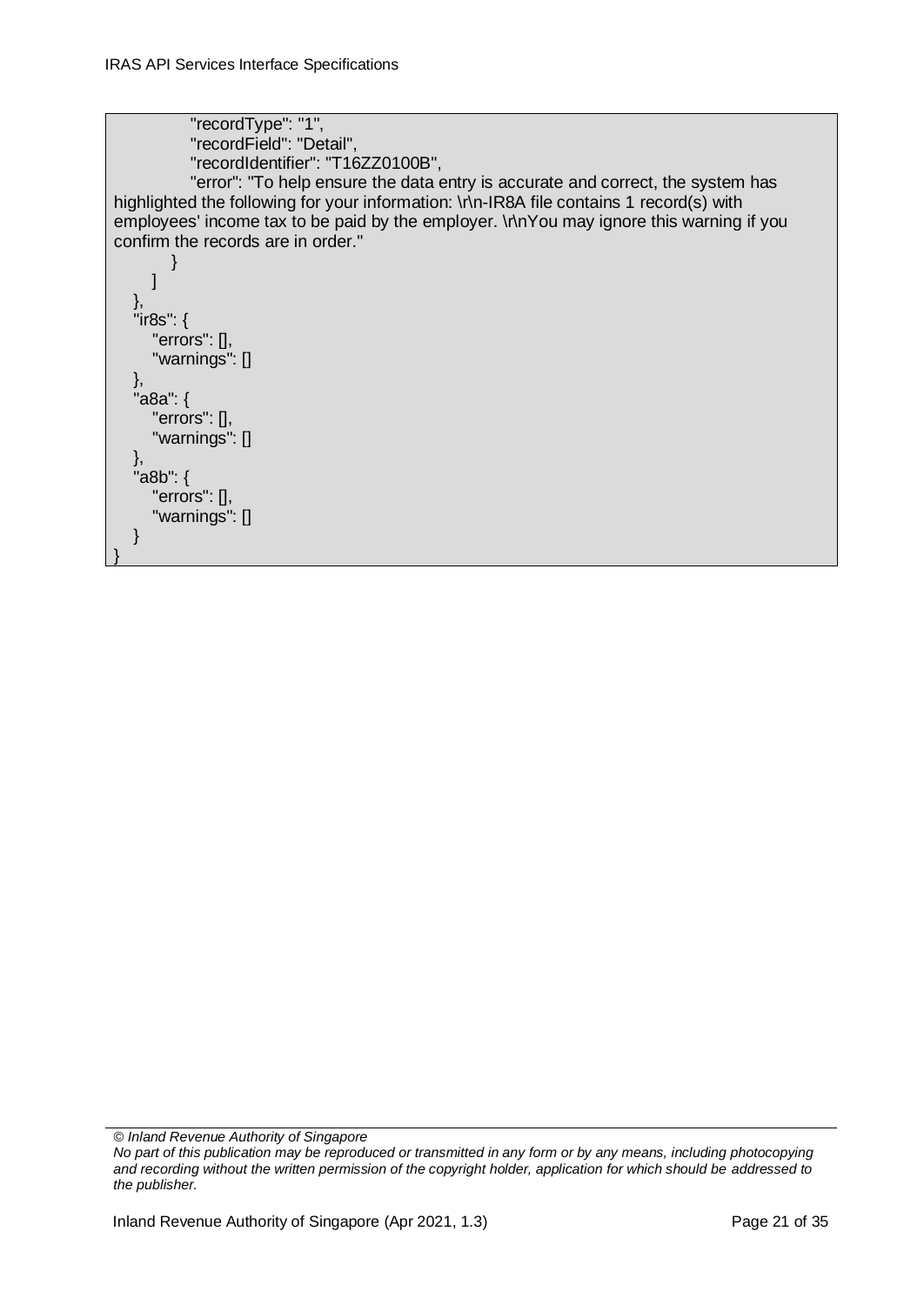For successful production submission, an email will also be triggered to both the company contact representative as well as the individual that submit the salary file through payroll software.

The format of the email is shown below:

Dear Sir / Madam

#### **Organisation Name: ABC PTE LTD**

#### Organisation Tax Ref No.: 200312345A

The following file(s) has been successfully submitted to IRAS and will be processed within 5 working days. We will contact you if there is any issue with the submitted file(s).

| Submissions for Employees' Employment Income earned in the Year 2018 (YA2019)<br>Submitted by SXXXX111K |                                        |                                                                                              |           |                                   |
|---------------------------------------------------------------------------------------------------------|----------------------------------------|----------------------------------------------------------------------------------------------|-----------|-----------------------------------|
| Form Type                                                                                               | Date and Time<br>of Submission         | e-Submission Reference<br><b>Number</b>                                                      | File Type | Number of<br>Records<br>Submitted |
| Form IR8A                                                                                               |                                        |                                                                                              |           |                                   |
| Appendix 8A                                                                                             | 01/02/2019                             | ES18010219IR8A1234567890                                                                     | Original  |                                   |
|                                                                                                         | 10:40 AM                               |                                                                                              |           |                                   |
| Appendix 8B                                                                                             |                                        |                                                                                              |           |                                   |
| Form IR8S                                                                                               |                                        |                                                                                              |           |                                   |
|                                                                                                         |                                        | To help ensure data accuracy and completeness, we would like to bring your attention to the  |           |                                   |
|                                                                                                         | following point(s) on your submission: |                                                                                              |           |                                   |
|                                                                                                         |                                        | 1) There are 1 record(s) with no Form IR8A in this submission. Form IR8A is required for all |           |                                   |

employees.

You may ignore this warning if you intend to submit or have submitted the IR8A in a separate submission.

This is a system-generated email. If you did not perform this submission, please clarify with your payroll software vendor and notify IRAS immediately at ais@iras.gov.sg.

Thank you for supporting the Auto-Inclusion Scheme for Employment Income.

Yours faithfully

The Auto-Inclusion Team Individual Income Tax Division - Employee Branch Inland Revenue Authority of Singapore ais@iras.gov.sg (email) | 1800 356 8015 (tel) | www.iras.gov.sg | www.facebook.com/irassg | www.twitter.com/iras\_sg

A Partner of the Community in Nation-Building and Inclusive Growth

Confidentiality: Privileged and/or confidential information may be contained in this email or its attachments. If this email has been sent to you by mistake, please notify the sender and delete it immediately. The retention or communication of this email's contents or its attachments to an unauthorised person is prohibited and may be an offence under the Official Secrets Act (Cap 213).

*© Inland Revenue Authority of Singapore*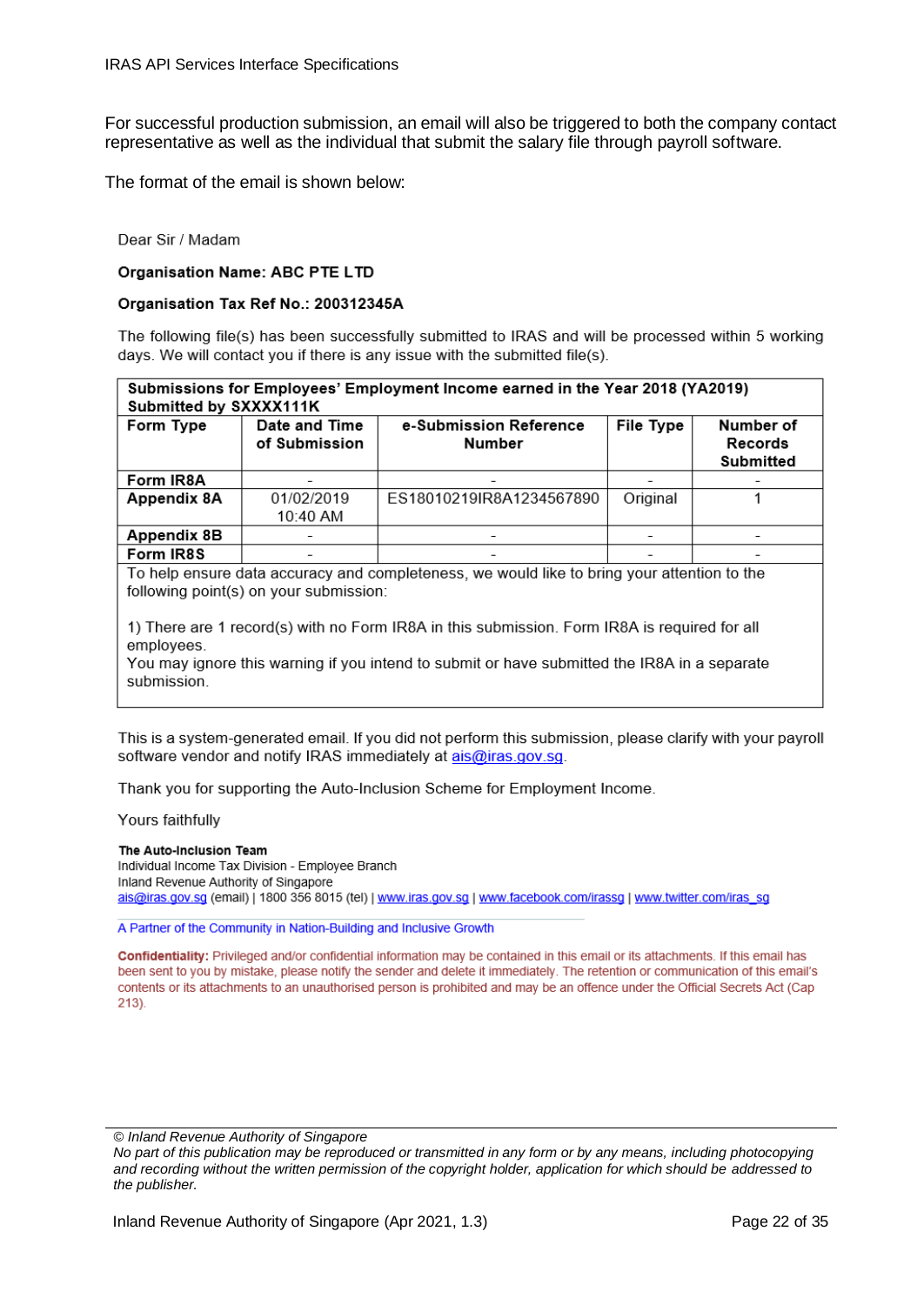### <span id="page-22-0"></span>**4.3.2 Error Response: Content Validation**

When the records in the content has failed validations, the call to the service is unsuccessful. A JSON response object that contains the following fields will be returned in the HTTP response.

| <b>Parameter</b><br><b>Name</b> | <b>Description</b>                                                                 |
|---------------------------------|------------------------------------------------------------------------------------|
| <b>statusCode</b>               | A string containing the value "400", representing STATUS BAD REQUEST.              |
| msgError                        | String which may contain a simplified error message or an error number.            |
| ir <sub>8a</sub>                | An array containing the output, warning, error related to the ir8a form submitted. |
| ir8s                            | An array containing the output, warning, error related to the ir8s form submitted. |
| a <sub>8a</sub>                 | An array containing the output, warning, error related to the a8a form submitted.  |
| a8b                             | An array containing the output, warning, error related to the a8b form submitted.  |

Sample JSON response object

```
{
  "statusCode": "400",
 "msgError": "",
   "ir8a": {
        "output":"",
         "warnings":[ ],
          "errors":[ {
                          "recordType": "2",
                          "recordField": "BasisYear",
                         "recordIdentifier": "200312345A",
                         "error": "Invalid"
 }
 ]
},
   "ir8s": {
        "output":"",
         "warnings":[ ],
         "errors":[ ]
},
   "a8a": {
        "output":"",
         "warnings":[ ],
         "errors":[ ]
},
   "a8b": {
        "output":"",
         "warnings":[ ],
         "errors":[ ]
}
}
```
*© Inland Revenue Authority of Singapore*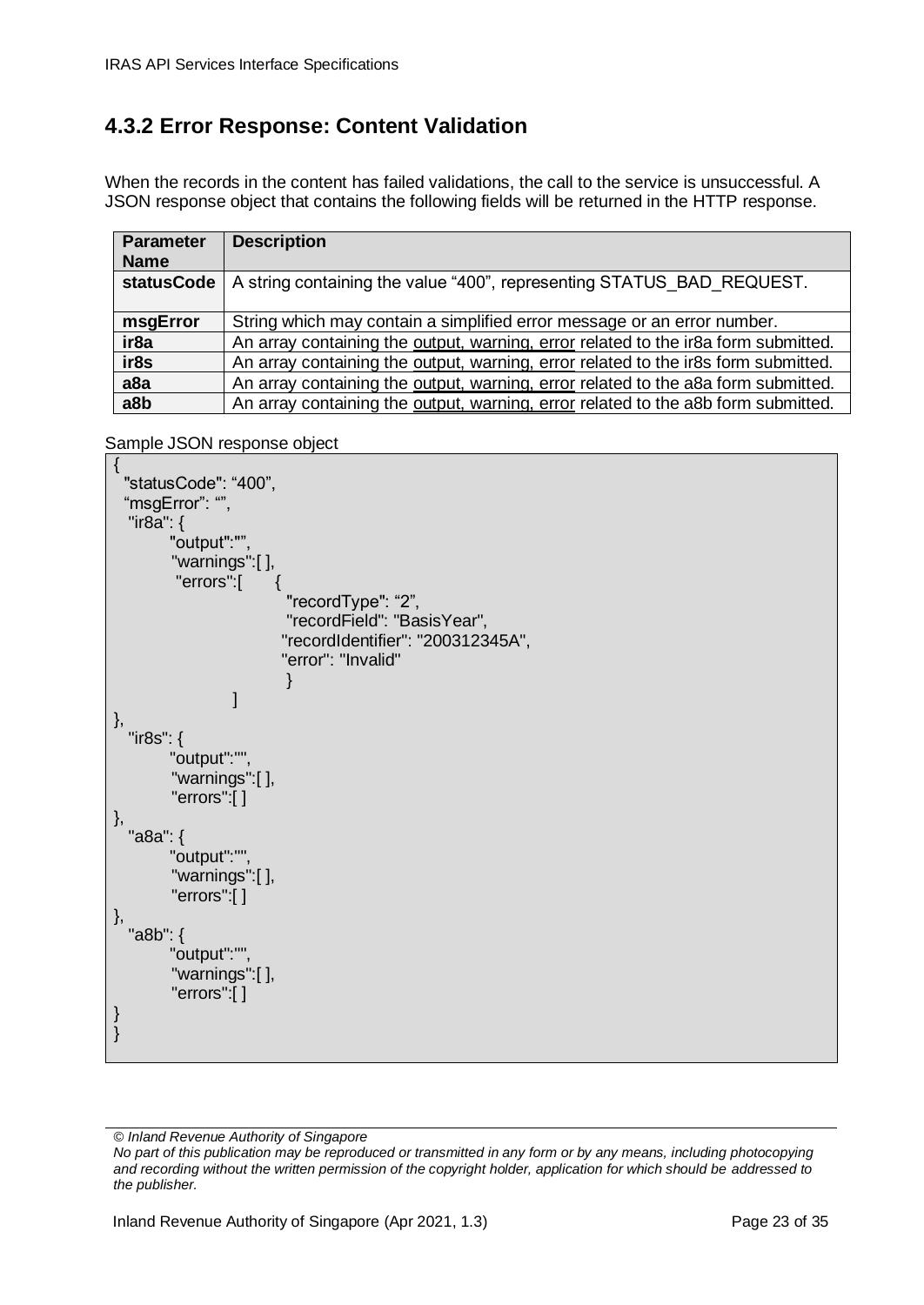If bypass=false, warning message will be shown and submission will not be allowed.

```
{
   "statusCode": "400",
 "msgError": "",
   "ir8a": {
         "output":":",
          "warnings":[{ 
                     "recordType": 1,
                     "recordField": "IDNo",
                     "recordIdentifier": "S1234567A",
                    "error": "ir8s is required"
}],
          "errors":[ ]
},
   "ir8s": {
         "output":"",
          "warnings":[ ],
          "errors":[ ]
},
 "a8a": {
         "output":"",
          "warnings":[ ],
          "errors":[ ]
},
 "a8b": {
         "output":"",
          "warnings":[ ],
          "errors":[ ]
}
}
```
*© Inland Revenue Authority of Singapore*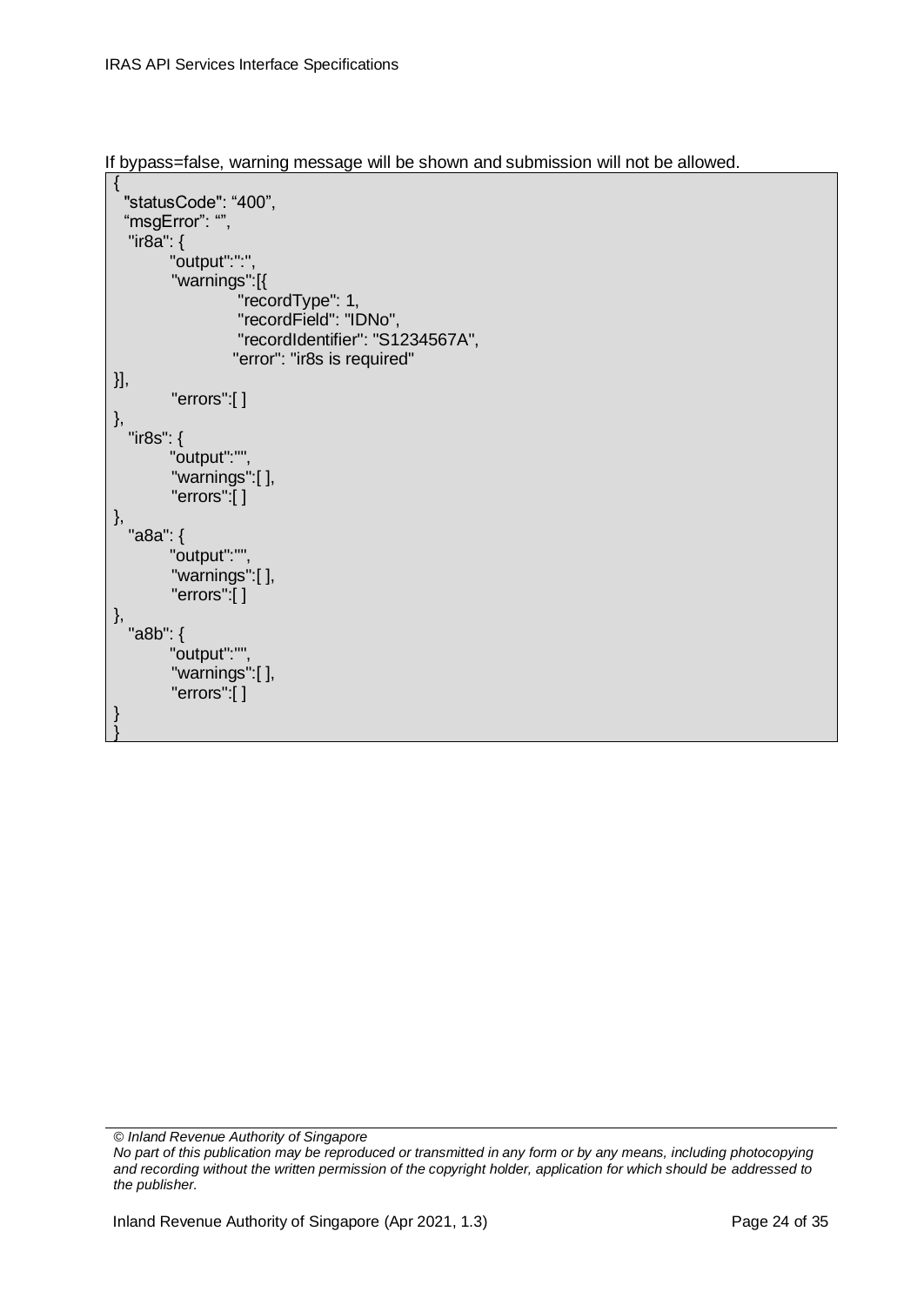# <span id="page-24-0"></span>**4.3.3 Error Response: Header or Trailer**

When the Header or Trailer in the content has failed validations, the call to the service is unsuccessful. A JSON response object that contains the following fields will be returned in the HTTP response.

| <b>Parameter</b><br><b>Name</b> | <b>Description</b>                                                                 |
|---------------------------------|------------------------------------------------------------------------------------|
| <b>statusCode</b>               | A string containing the value "400", representing STATUS BAD REQUEST.              |
| msgError                        | String which may contain a simplified error message or an error number.            |
| ir <sub>8a</sub>                | An array containing the output, warning, error related to the ir8a form submitted. |
| ir8s                            | An array containing the output, warning, error related to the ir8s form submitted. |
| a <sub>8a</sub>                 | An array containing the output, warning, error related to the a8a form submitted.  |
| a8b                             | An array containing the output, warning, error related to the a8b form submitted.  |

```
{
  "statusCode": "400",
 "msgError": "",
   "ir8a": {
        "output":"",
         "warnings":[{}],
         "errors":[{
                          "recordType": "2",
                          "recordField": "BasisYear",
                         "recordIdentifier": "200312345A",
                         "error": "Invalid"
 }
 ]
},
   "ir8s": {
        "output":"",
         "warnings":[ ],
         "errors":[ ]
},
   "a8a": {
        "output":"",
         "warnings":[ ],
         "errors":[ ]
},
   "a8b": {
        "output":"",
         "warnings":[ ],
         "errors":[ ]
}
}
```
*<sup>©</sup> Inland Revenue Authority of Singapore* 

*No part of this publication may be reproduced or transmitted in any form or by any means, including photocopying and recording without the written permission of the copyright holder, application for which should be addressed to the publisher.*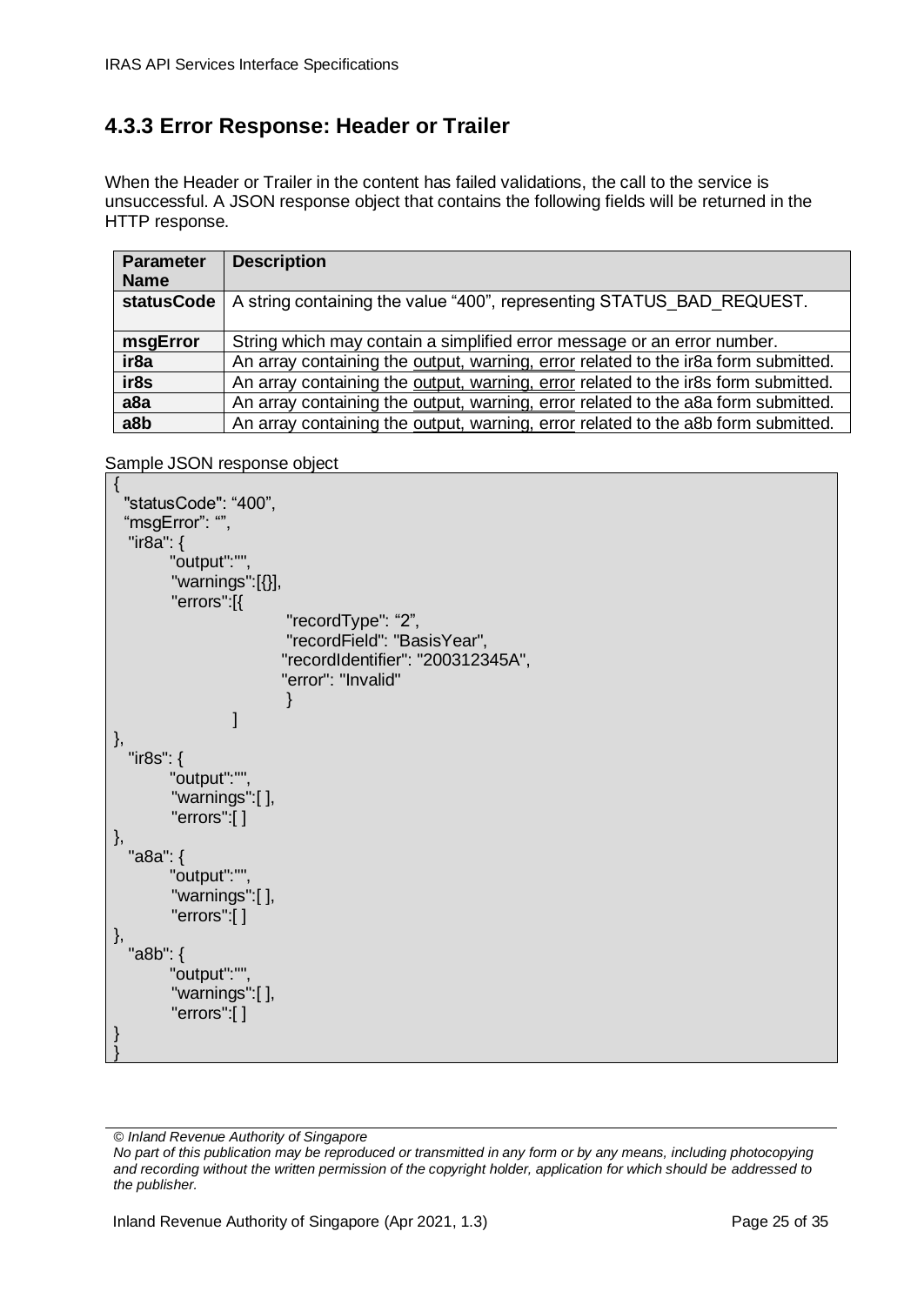### <span id="page-25-0"></span>**4.3.4 Error Response: Exceed Max Records**

When the number of records submitted is more than 800, the call to the sevice is unsuccessful. A JSON response object that contains the following fields will be returned in the HTTP response. There will be only one error record in an **error** array, as shown in sample below.

| <b>Parameter</b><br><b>Name</b> | <b>Description</b>                                                                 |
|---------------------------------|------------------------------------------------------------------------------------|
| <b>statusCode</b>               | A string containing the value "413", representing<br>STATUS REQUEST TOO LARGE.     |
| msgError                        | String which may contain a simplified error message or an error number.            |
| ir <sub>8a</sub>                | An array containing the output, warning, error related to the ir8a form submitted. |
| ir8s                            | An array containing the output, warning, error related to the ir8s form submitted. |
| a <sub>8a</sub>                 | An array containing the output, warning, error related to the a8a form submitted.  |
| a8b                             | An array containing the output, warning, error related to the a8b form submitted.  |

```
{
  "statusCode": "413",
 "msgError": "NoOfRecords Exceed 800",
   "ir8a": {
         "output":"",
          "warnings":[ ],
          "errors":[ ]
},
   "ir8s": {
         "output":"",
          "warnings":[ ],
          "errors":[ ]
},
   "a8a": {
         "output":"",
          "warnings":[ ],
          "errors":[ ]
},
   "a8b": {
         "output":"",
          "warnings":[ ],
          "errors":[ ]
}
}
```
*<sup>©</sup> Inland Revenue Authority of Singapore* 

*No part of this publication may be reproduced or transmitted in any form or by any means, including photocopying and recording without the written permission of the copyright holder, application for which should be addressed to the publisher.*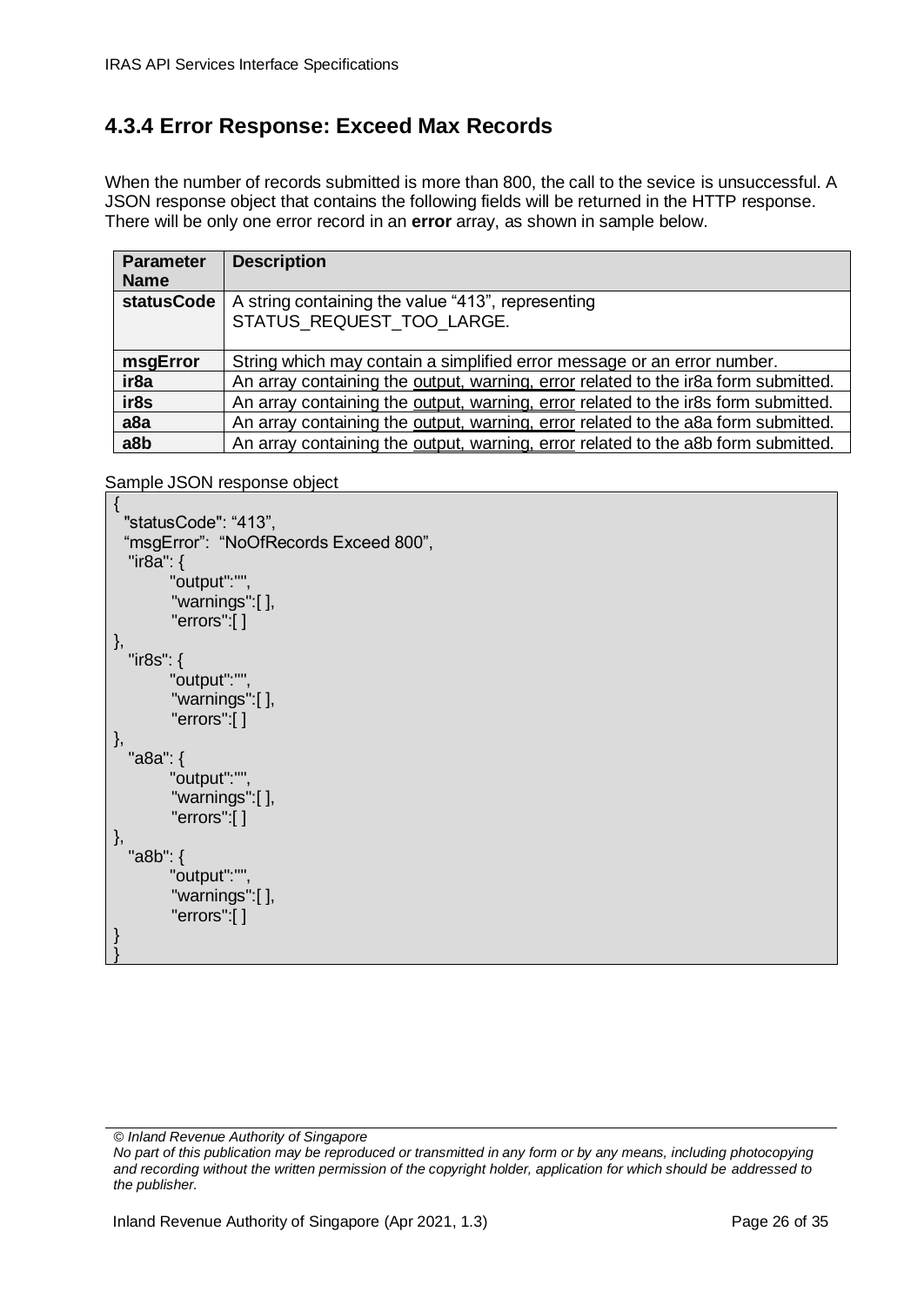### <span id="page-26-0"></span>**4.3.5 Error Response: Server Error**

When an exception occurs during the processing of the request, a JSON response object that contains the following fields will be returned in the HTTP response.

| <b>Parameter</b><br><b>Name</b> | <b>Description</b>                                                                         |
|---------------------------------|--------------------------------------------------------------------------------------------|
|                                 | <b>statusCode</b>   A string containing the value "500", representing STATUS SERVER ERROR. |
| msgError                        | String which may contain a simplified error message or an error number.                    |

```
{
  "statusCode": "500",
 "msgError": "Internal Server Error Occurred. Please try again later.",
   "ir8a": {
         "output":"",
          "warnings":[ ],
          "errors":[ ]
},
   "ir8s": {
         "output":"",
          "warnings":[ ],
          "errors":[ ]
},
   "a8a": {
         "output":"",
          "warnings":[ ],
          "errors":[ ]
},
   "a8b": {
         "output":"",
          "warnings":[ ],
          "errors":[ ]
}
}
```
*<sup>©</sup> Inland Revenue Authority of Singapore* 

*No part of this publication may be reproduced or transmitted in any form or by any means, including photocopying and recording without the written permission of the copyright holder, application for which should be addressed to the publisher.*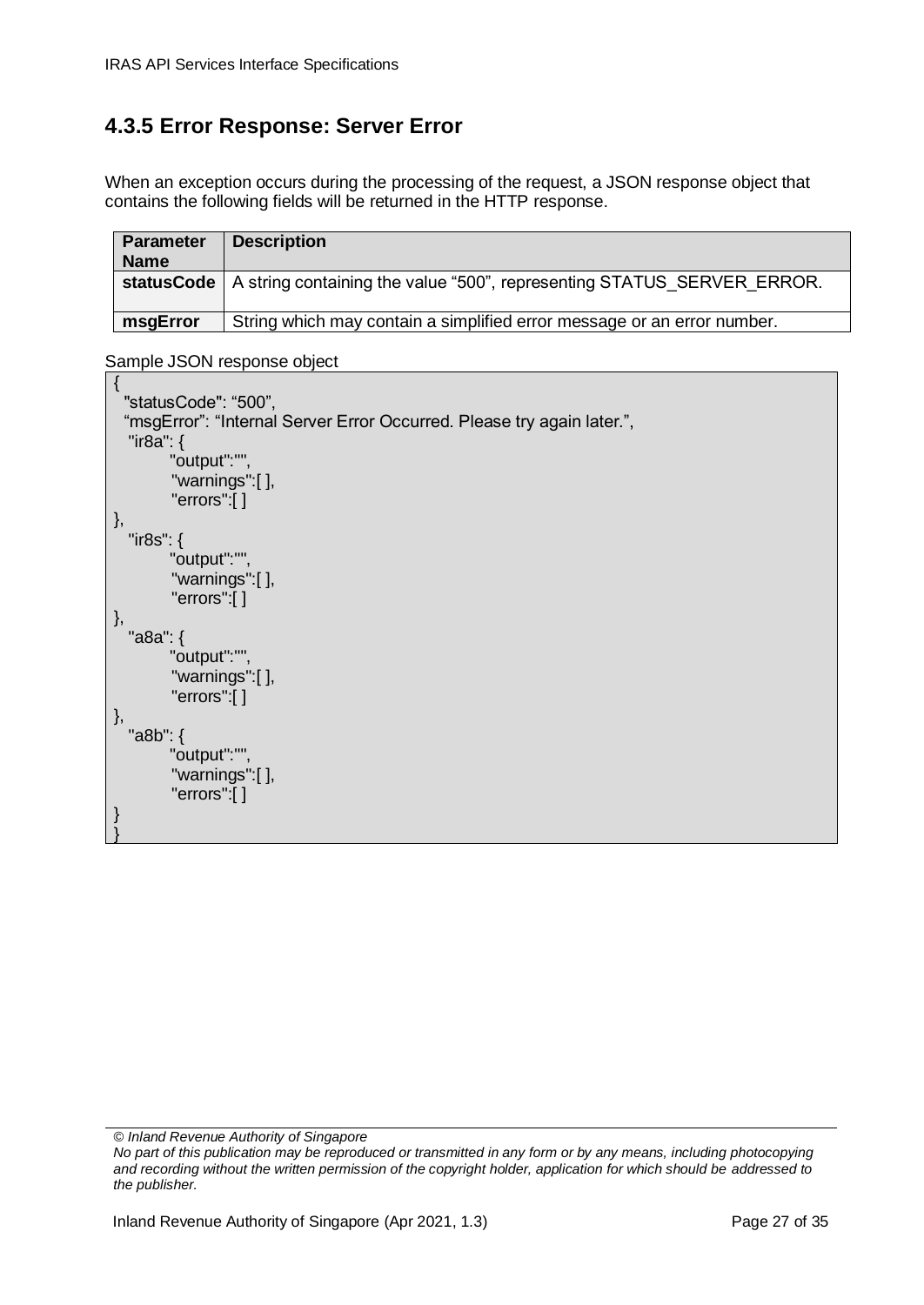### <span id="page-27-0"></span>**4.3.6 Error Response: Request Denied**

When the *access* token given is not valid, a JSON response object that contains the following fields will be returned in the HTTP response.

| <b>Parameter</b><br><b>Name</b> | <b>Description</b>                                                            |
|---------------------------------|-------------------------------------------------------------------------------|
|                                 | statusCode   A string containing the value "401", representing STATUS DENIED. |
| msgError                        | String which may contain a simplified error message or an error number.       |

```
{
  "statusCode": "401",
 "msgError": "The access token given is invalid, please re-login via CorpPass.",
   "ir8a": {
         "output":"",
          "warnings":[ ],
          "errors":[ ]
},
   "ir8s": {
         "output":"",
          "warnings":[ ],
          "errors":[ ]
},
   "a8a": {
         "output":"",
          "warnings":[ ],
          "errors":[ ]
},
   "a8b": {
         "output":"",
          "warnings":[ ],
          "errors":[ ]
}
}
```
*<sup>©</sup> Inland Revenue Authority of Singapore* 

*No part of this publication may be reproduced or transmitted in any form or by any means, including photocopying and recording without the written permission of the copyright holder, application for which should be addressed to the publisher.*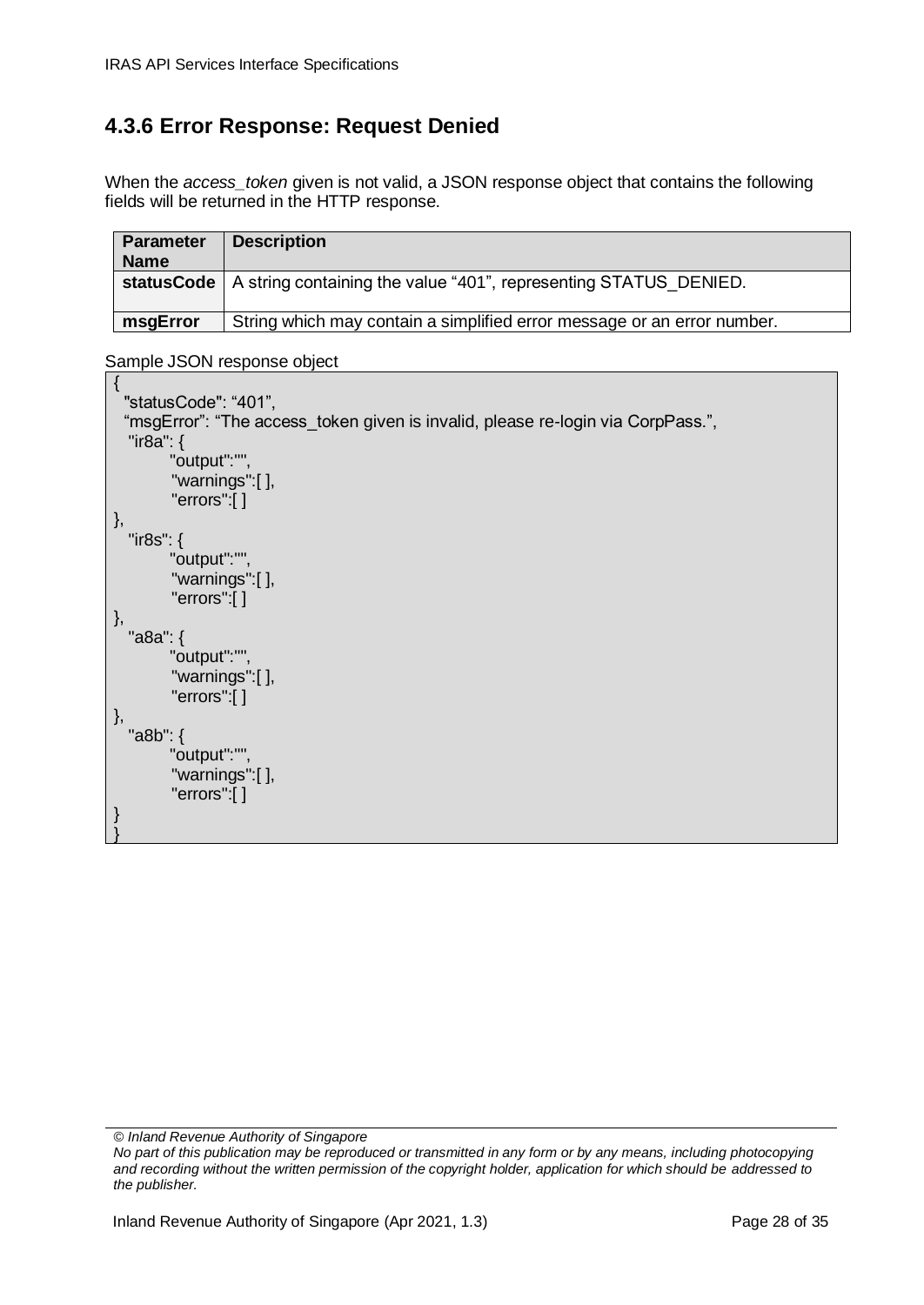### <span id="page-28-0"></span>**4.3.7 Error Response: Request Denied**

When the *access* token given has expired, a JSON response object that contains the following fields will be returned in the HTTP response.

| <b>Parameter</b><br><b>Name</b> | <b>Description</b>                                                                   |
|---------------------------------|--------------------------------------------------------------------------------------|
|                                 | <b>statusCode</b>   A string containing the value "401", representing STATUS DENIED. |
| msgError                        | String which may contain a simplified error message or an error number.              |

```
{
  "statusCode": "401",
 "msgError": "The access token given has expired, please re-login via CorpPass.",
   "ir8a": {
         "output":"",
          "warnings":[ ],
          "errors":[ ]
},
  "ir8s": {
         "output":"",
          "warnings":[ ],
          "errors":[ ]
},
  "a8a": {
         "output":"",
          "warnings":[ ],
          "errors":[ ]
},
   "a8b": {
         "output":"",
          "warnings":[ ],
          "errors":[ ]
}
}
```
*<sup>©</sup> Inland Revenue Authority of Singapore* 

*No part of this publication may be reproduced or transmitted in any form or by any means, including photocopying and recording without the written permission of the copyright holder, application for which should be addressed to the publisher.*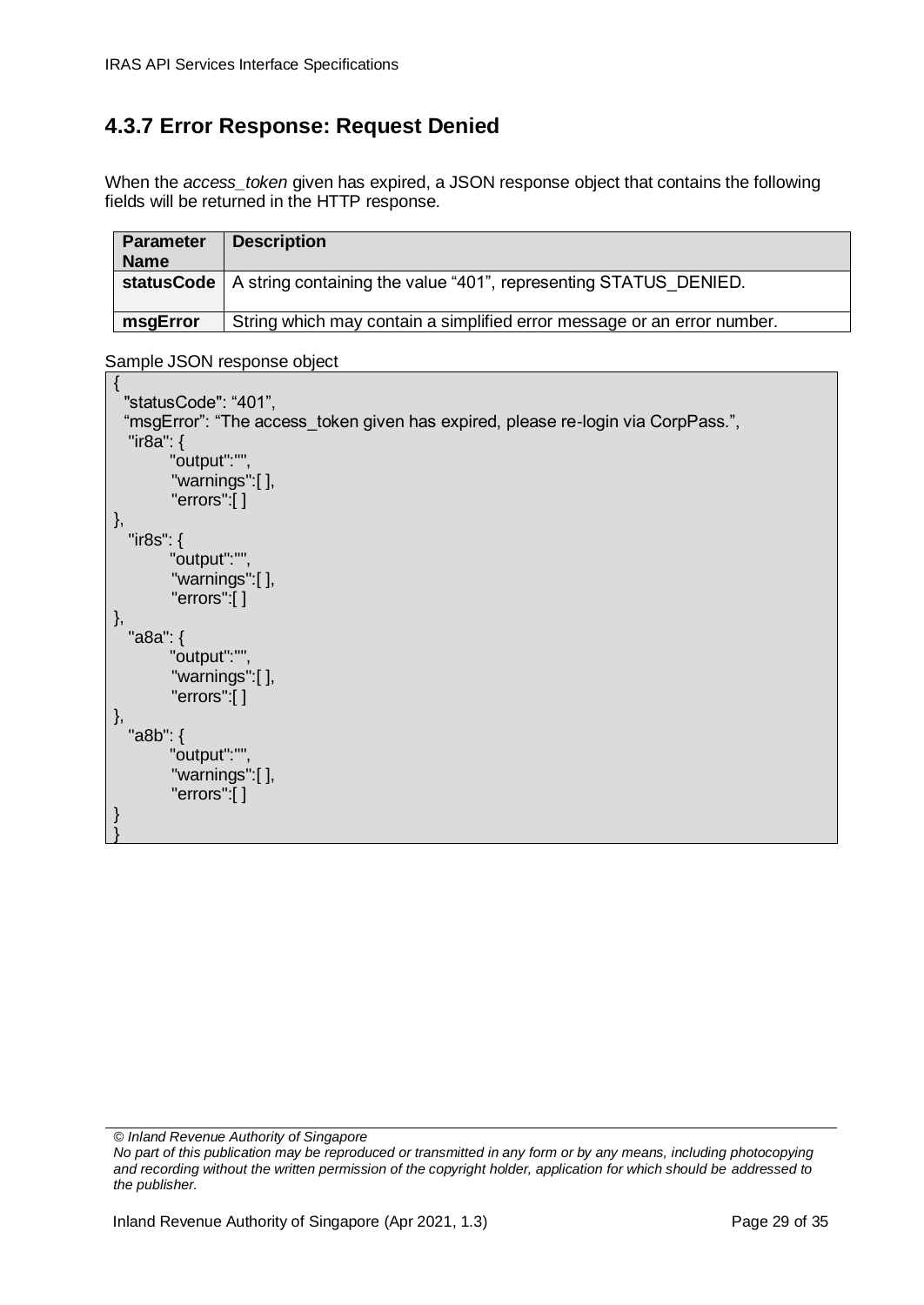### <span id="page-29-0"></span>**4.3.8 Error Response: Request Denied**

When the *access\_token* given lacks the required authorisation, a JSON response object that contains the following fields will be returned in the HTTP response.

| <b>Parameter</b><br><b>Name</b> | <b>Description</b>                                                            |
|---------------------------------|-------------------------------------------------------------------------------|
|                                 | statusCode   A string containing the value "401", representing STATUS DENIED. |
| msgError                        | String which may contain a simplified error message or an error number.       |

| "statusCode": "401",                                                                    |  |
|-----------------------------------------------------------------------------------------|--|
| "msgError": "Please check if you have been authorised with an Approver role to make the |  |
| submission.",                                                                           |  |
| "ir8a": $\{$                                                                            |  |
| "output":"",                                                                            |  |
| "warnings":[],                                                                          |  |
| "errors":[]                                                                             |  |
|                                                                                         |  |
| },<br>"ir8s": {                                                                         |  |
|                                                                                         |  |
| "output":"",                                                                            |  |
| "warnings":[],                                                                          |  |
| "errors":[]                                                                             |  |
| },                                                                                      |  |
| "a8a": {                                                                                |  |
| "output":"",                                                                            |  |
| "warnings":[],                                                                          |  |
| "errors":[]                                                                             |  |
| },                                                                                      |  |
| "a8b": {                                                                                |  |
| "output":"",                                                                            |  |
| "warnings":[],                                                                          |  |
| "errors": $[ ]$                                                                         |  |
| }                                                                                       |  |
|                                                                                         |  |

*<sup>©</sup> Inland Revenue Authority of Singapore* 

*No part of this publication may be reproduced or transmitted in any form or by any means, including photocopying and recording without the written permission of the copyright holder, application for which should be addressed to the publisher.*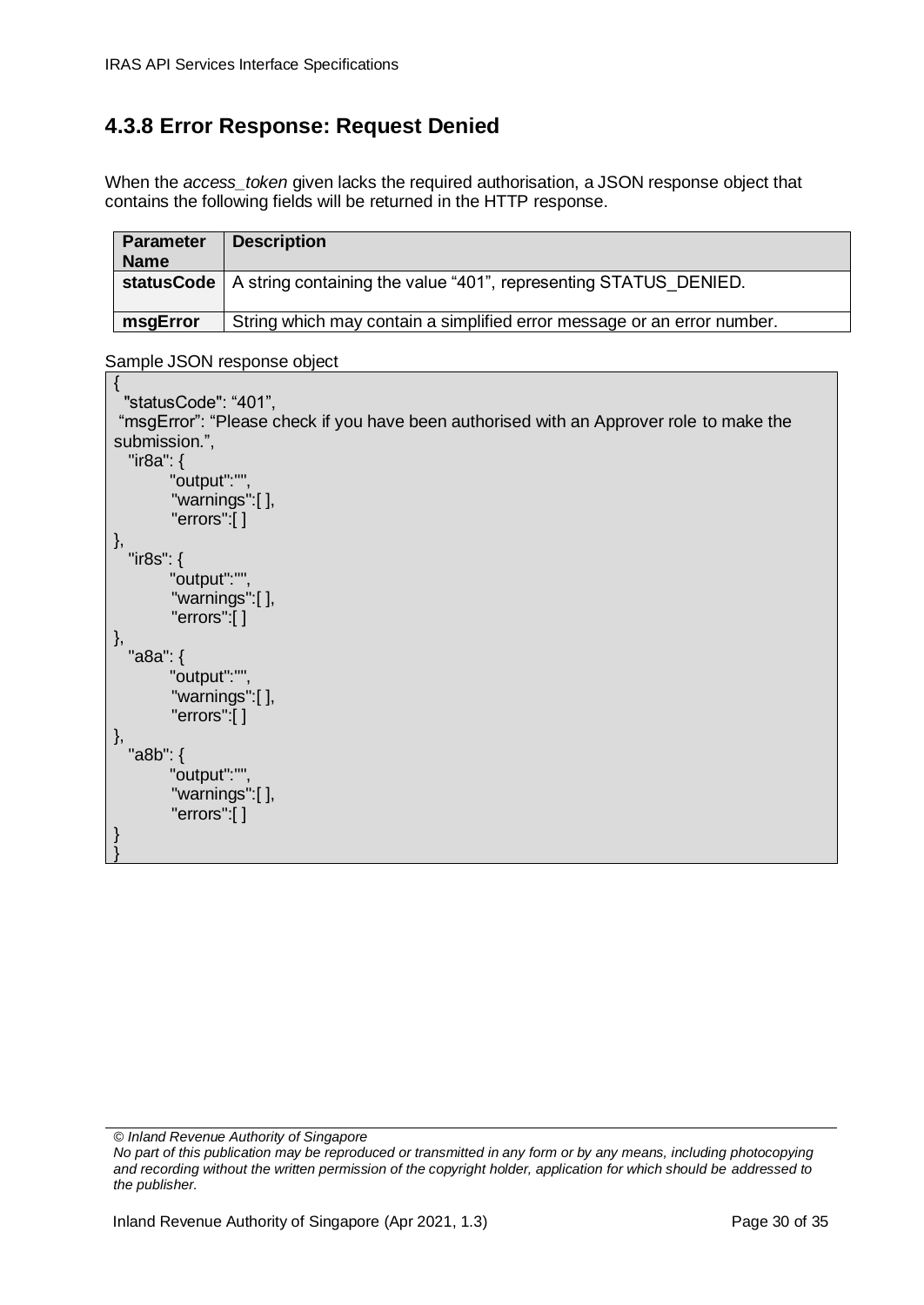### <span id="page-30-0"></span>**4.3.9 Response: Not Found**

When the API has been unpublished or turned off, a JSON response object that contains the following fields will be returned in the HTTP response.

| <b>Parameter</b><br><b>Name</b> | Description+                                                              |  |
|---------------------------------|---------------------------------------------------------------------------|--|
| httpCode                        | A string containing the value "404", representing<br>STATUS SERVER ERROR. |  |
| httpMessage                     | String which may contain a simplified error message or an error number.   |  |
| moreInformation                 | String which may contain more details about the error                     |  |

Sample JSON response object

{

}

 "httpCode": "404", "httpMessage": "Not Found", "moreInformation": "The requested URL was not found on this server"

*© Inland Revenue Authority of Singapore*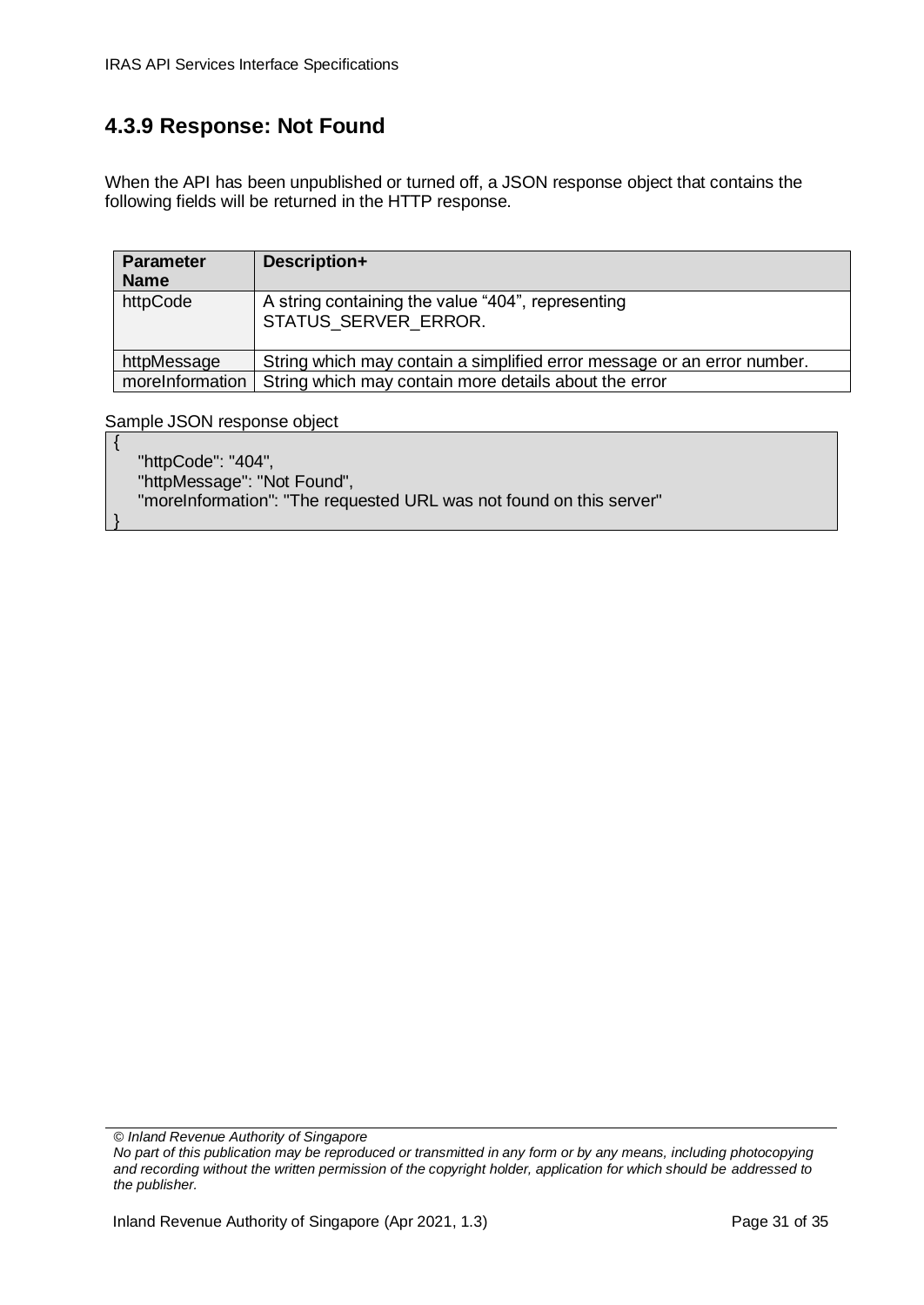### <span id="page-31-0"></span>**5. Status Codes for API Response**

The statusCode field will always contain an integer representing the processed state of the request. The list of possible status codes and what they represent are listed below.

| <b>Status</b>              | <b>Status Code</b> | <b>Remarks</b>                                                                                                                                                                                     |
|----------------------------|--------------------|----------------------------------------------------------------------------------------------------------------------------------------------------------------------------------------------------|
| <b>STATUS OK</b>           | 200                | The request completed successfully.                                                                                                                                                                |
| STATUS_NO_CONTENT          | 204                | The server has fulfilled the request, but<br>there is no new information to send back.                                                                                                             |
| <b>STATUS MOVED</b>        | 301                | The requested service has been<br>assigned to a new permanent Uniform<br>Resource Identifier (URI), and any future<br>references to this service should be done<br>using one of the returned URIs. |
| STATUS_REDIRECT            | 302                | The requested service resides<br>temporarily under a different URI.                                                                                                                                |
| STATUS NOT MODIFIED        | 304                | The requested did not make any<br>modification.                                                                                                                                                    |
| <b>STATUS BAD REQUEST</b>  | 400                | The request could not be processed by<br>the server due to invalid inputs.                                                                                                                         |
| <b>STATUS DENIED</b>       | 401                | The requested service requires user<br>authentication/authorisation.                                                                                                                               |
| <b>STATUS GONE</b>         | 410                | The requested service is no longer<br>available at the server, and no forwarding<br>address is known.                                                                                              |
| STATUS_REQUEST_TOO_LARGE   | 413                | The server cannot process the request<br>because the submitted entity is larger<br>than the server is able to process.                                                                             |
| <b>STATUS SERVER ERROR</b> | 500                | The server encountered an unexpected<br>condition that prevented it from fulfilling<br>the request.                                                                                                |

*<sup>©</sup> Inland Revenue Authority of Singapore* 

*No part of this publication may be reproduced or transmitted in any form or by any means, including photocopying and recording without the written permission of the copyright holder, application for which should be addressed to the publisher.*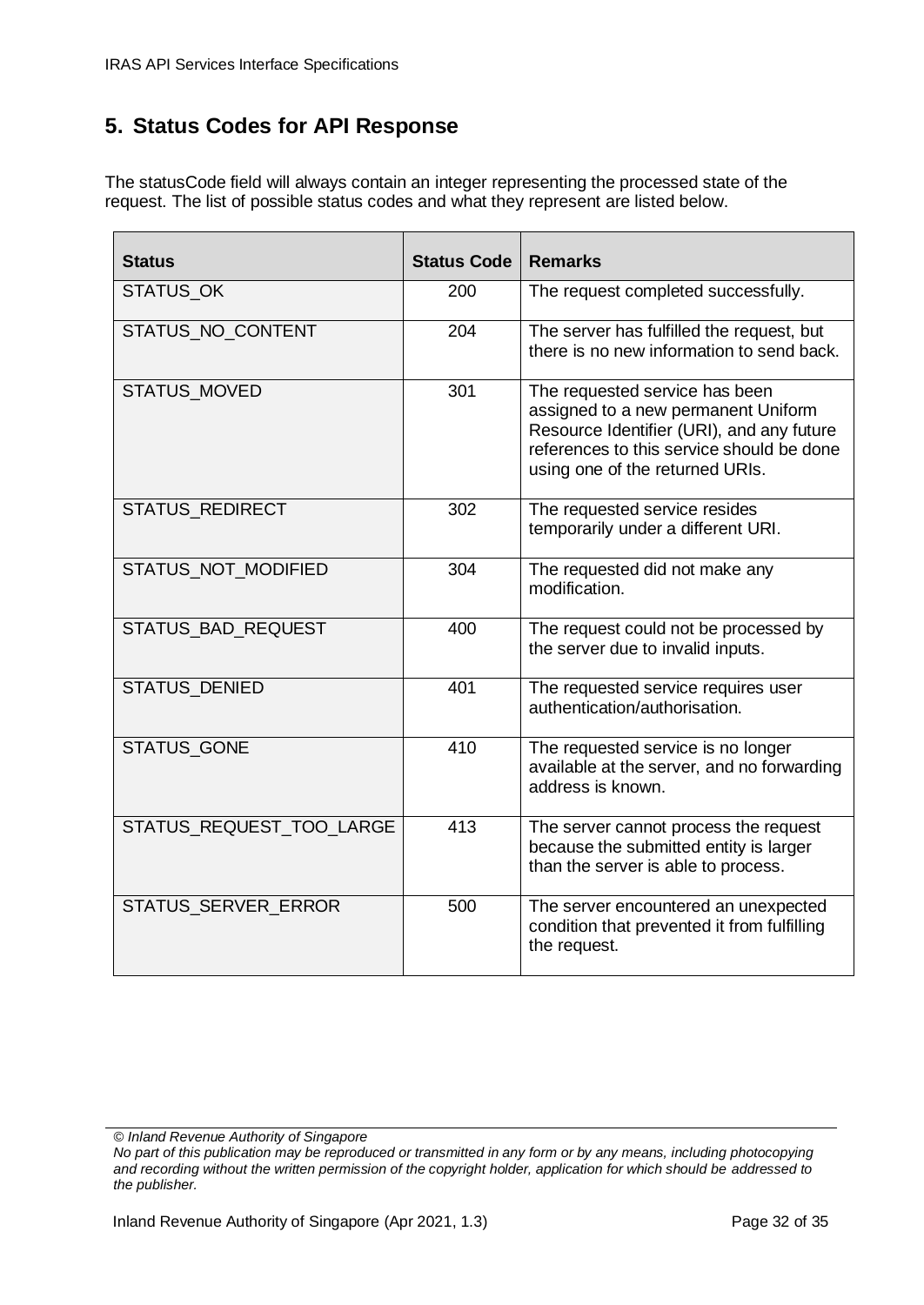#### <span id="page-32-0"></span>**6. Sample Code (C#)**

```
Escape strings and serialize the data before calling API
       // Step 1 Read IR8A file
       string input = File.ReadAllText(file);
        // Step 2 Escape string
        StringBuilder escapeString = new StringBuilder(input);
       escapeString.Replace("\"", "\\\"");
       "\\r");
       "\\n");
       "\\t");
        input = escapeString.ToString();
        // Step 3 Create submission object
        ApiSubmission inputObj = new ApiSubmission()
        {
          InputType = "XML",
         Bypass = true,
         ValidateOnly = true,
         IR8AInput = input
        };
        // Step 4 Serialize the object using JavaScriptSerializer
       var serializer = new JavaScriptSerializer();
        StringBuilder serializedData = new StringBuilder();
        serializer.Serialize(inputObj, serializedData);
        //Step 5 Send serialized data - function from specs
        callWebAPI(serializedData, accessToken);
```
*<sup>©</sup> Inland Revenue Authority of Singapore* 

*No part of this publication may be reproduced or transmitted in any form or by any means, including photocopying and recording without the written permission of the copyright holder, application for which should be addressed to the publisher.*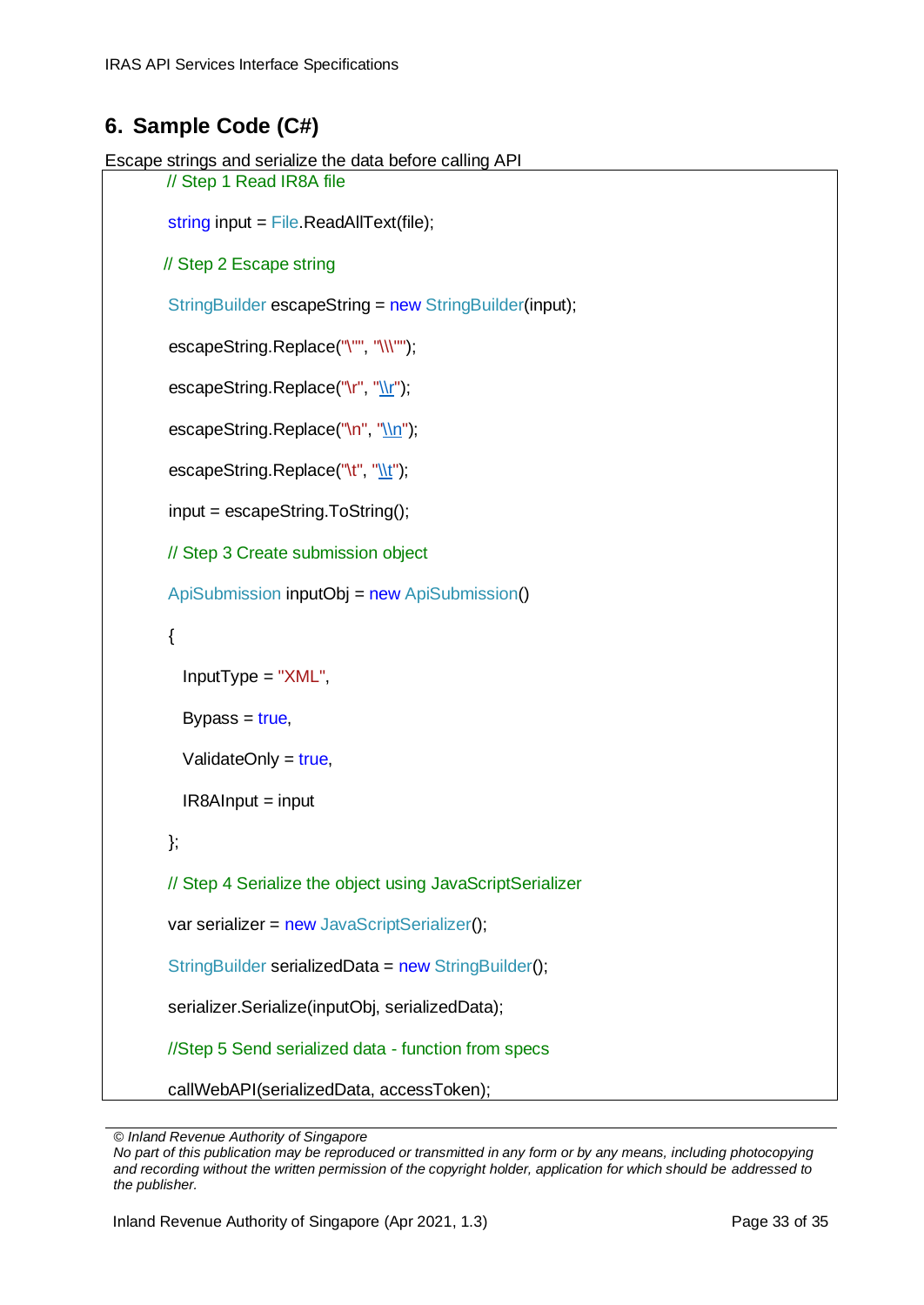```
Calling the Web API
```

```
using System;
using System.Net;
using System.IO;
using System.Text;
public static void callWebAPI(string jsonData, string accessToken)
{
        //Step 0 : Call ServerCertificateValidationCallback 
        ServicePointManager.ServerCertificateValidationCallback += (sender, cert, charin, 
sslPolicyErrors) => true;
        // Step 1: Construct URL 
        String url = "https://apisandbox.iras.gov.sg/iras/sb/EmpIncomeRecords/Submit";
        try
\{ var httpWebRequest = (HttpWebRequest)WebRequest.Create(url);
          httpWebRequest.ContentType = "application/json;";
          httpWebRequest.Method = "POST";
          //Step 2: Enter the Client-Id given by IRAS
          httpWebRequest.Headers["X-IBM-Client-Id"] = "<Your Client ID>";
          //Step 3: Enter the Client-Secret given by IRAS
          httpWebRequest.Headers["X-IBM-Client-Secret"] = "<Your Client Secret>";
          //Step 4: Enter the Client-Secret given by IRAS
         httpWebRequest.Headers["access_token"] = accessToken;
          // Step 5: Call API using POST
          using (var streamWriter = new StreamWriter(httpWebRequest.GetRequestStream()))
\{ streamWriter.Write(jsonData);
             streamWriter.Flush();
             streamWriter.Close();
 }
          // Step 5a: Output response
          var httpResponse = (HttpWebResponse)httpWebRequest.GetResponse();
          using (var streamReader = new
StreamReader(httpResponse.GetResponseStream()))
\{var result = streamReader.ReadToEnd();
            //print the received reponse
             Console.WriteLine(result);
 }
        }
        catch (WebException e)
\{ if (!string.IsNullOrEmpty(e.Message))
\{
```

```
© Inland Revenue Authority of Singapore
```
*No part of this publication may be reproduced or transmitted in any form or by any means, including photocopying and recording without the written permission of the copyright holder, application for which should be addressed to the publisher.*